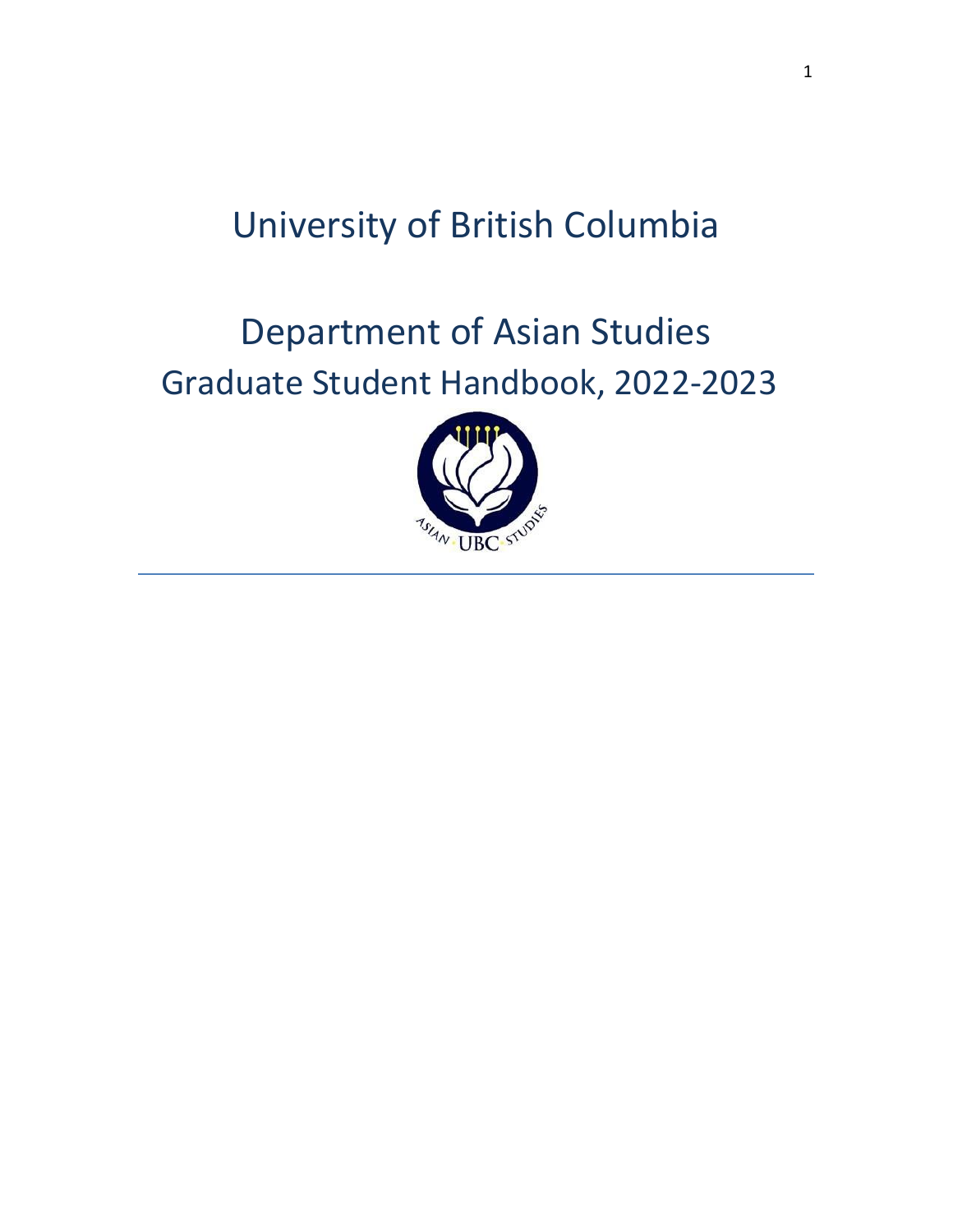# About the Department

Welcome to the Department of Asian Studies. Some information about the building, staff, and administrative matters is provided below.

# **Office hours**

The department office is open from 9:00 am to 4:00 pm Monday to Thursday and on a remote basis on Fridays. Location: Room 607, Asian Centre, 1871 West Mall, Vancouver, BC V6T 1Z2 [\(Map\)](http://www.maps.ubc.ca/PROD/index_detail.php?show=y,n,n,n,n,y&bldg2Search=n&locat1=046)

| <b>Title</b>                | <b>Name</b>       | Phone        | Email                   |
|-----------------------------|-------------------|--------------|-------------------------|
| Head                        | Sharalyn          | 604-822-2835 | Sharalyn.orbaugh@ubc.ca |
|                             | Orbaugh           |              |                         |
| <b>Graduate Advisor</b>     | <b>Bruce Rusk</b> | 604-822-5183 | Bruce.rusk@ubc.ca       |
| <b>Associate Graduate</b>   | Christina Yi      | 604-827-2093 | Christina.yi@ubc.ca     |
| <b>Advisor</b>              |                   |              |                         |
| <b>Graduate Program</b>     | Tina Wong         | 604-822-5728 | Asia.graduate@ubc.ca    |
| <b>Assistant</b>            |                   |              |                         |
| Administrator               | Maija Norman      | 604-822-3512 | Maija.norman@ubc.ca     |
| <b>Student Programs</b>     | Adam Barnett      | 604-822-5234 | Adam.barnett@ubc.ca     |
| <b>Coordinators</b>         |                   |              |                         |
| <b>Administrative</b>       | Pamela Francis    | 604-827-5069 | Pamela.francis@ubc.ca   |
| <b>Assistant</b>            |                   |              |                         |
| Undergraduate               | Sophie Rock       | 604-822-5068 | Asia.undergrad@ubc.ca   |
| <b>Advisor</b>              |                   |              |                         |
| <b>Communications &amp;</b> | Connie Wu         | 604-822-2610 | Yuchun.wu@ubc.ca        |
| <b>Events</b>               |                   |              |                         |

**For the most up-to-date information on office staff, phone numbers, email addresses, please check the departmental website at<https://asia.ubc.ca/>**

## **Contact**

Please be sure the office has your up-to-date e-mail address, postal address, and phone number. Please report any changes to the Graduate Program Assistant and update this information on the Student Service Centre [\(SSC\).](https://ssc.adm.ubc.ca/sscportal/servlets/SRVSSCFramework) We cannot give out personal phone numbers to callers. If someone calls for you we will take a message and attempt to relay it by e-mail or phone.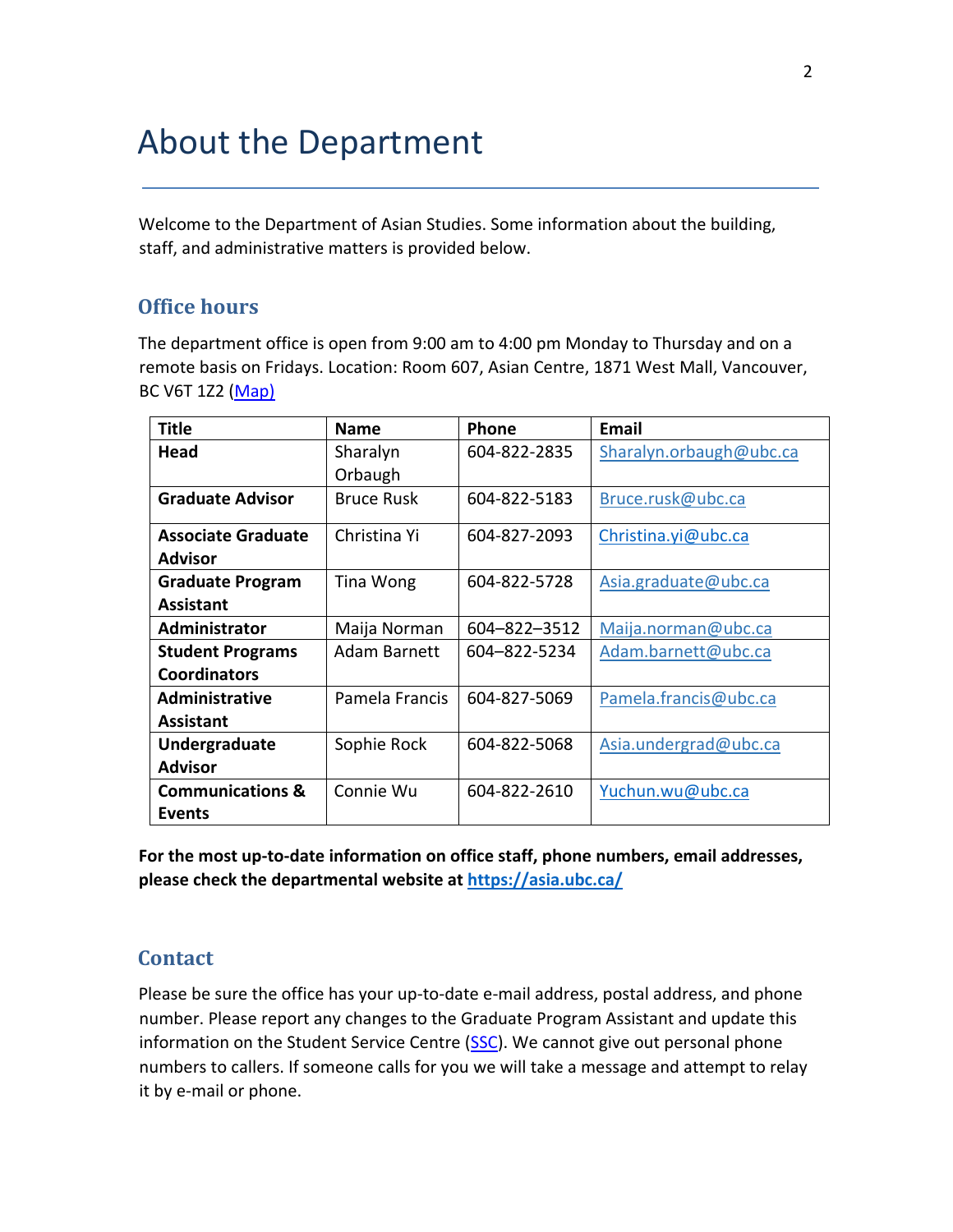# **Scanning, printing, and copying**

The office photocopier in room 413, Asian Centre is also a high-speed scanner that sends documents by email. Scanning is free.

# **Mail**

Student mailboxes are located in the department office, Room 607, Asian Centre. They are only accessible during office hours.

Your mail, including some official UBC announcements, other messages, and student assignments (if you work as a TA) will be placed in your mailbox. Please check it frequently.

## **Fax**

A fax machine is located in the main office (room 607). Incoming and outgoing local faxes are free. The number is 604-822-4937.

# **Equipment for student use**

Students can book laptops, desktops, microphones, VGA convertors, projectors, audio cables, or other equipment to use for events, study sessions, etc. Please contact the Communications & Events Coordinator at 604-822-2610 for more information.

# **Amenities**

- A kitchenette and lounge area on the 400 level of the Asian Centre (one floor below the main office) is available for everyone's use. Hot water is free; coffee is available for purchase from the office (room 607). Please clean and return any dishes you use.
- Graduate students have a shared space / reading room in Auditorium Annex B (1924 West Mall). There is a key for the main door (entrance to room 104) and another for the silent study room (room 103). The latter is only available to graduate students, while undergraduate TAs or TAs from other departments may have access to room 104. There are a refrigerator and microwave in the lunch room (100). Personal belongings should not be left in this space and may be removed without notice. The space is accessible 24 hours a day but staying/sleeping overnight is not permitted.
- Students may book the meeting room in the Asian Centre (Room 604) by contacting Graduate Program Assistant at [Asia.graduate@ubc.ca.](mailto:Asia.graduate@ubc.ca)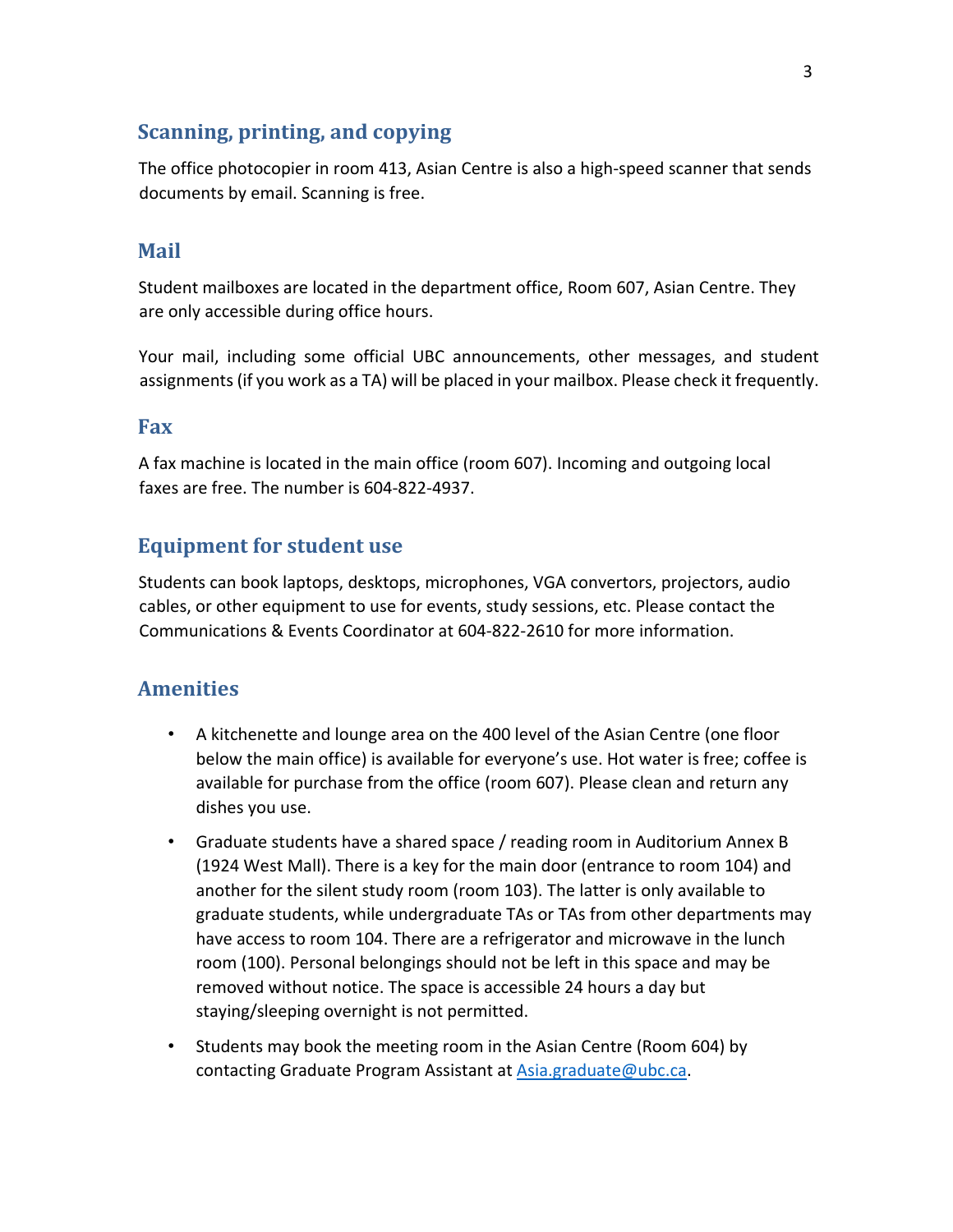# Graduate Student Life

## **The Asian Studies Graduate Student Association**

The Asian Studies Graduate Student Association is composed of all students registered in any graduate program in Asian Studies. Both full and part-time students are full members with voting privileges. You will have the opportunity to elect up to three individuals (at least one MA and one PhD student) to serve as your Graduate Representatives ("Grad Reps") during the annual welcome meeting for graduate students in September. The Grad Reps primarily serve as a liaison between graduate students and the Department's faculty and administration. Students can bring any ideas, concerns, or questions about the program and student life to the Grad Reps.

In addition to meeting at least once a term with the Graduate Advisor and/or Associate Graduate Advisor, the Grad Reps are in charge of organizing the annual graduate student conference, usually held in March. They may also hold other scholarly activities and social gatherings as member requests and resources allow. The position of Grad Rep is therefore an important one, allowing you to advocate on behalf of fellow students and gain valuable professional development and networking skills.

To learn more about the Association, find out about upcoming meetings or events, or to become involved, please contact one of the current Grad Reps. (If you do not know who your Grad Rep is, you may send your inquiries to the Graduate Program Assistant, Graduate Advisor, or Associate Graduate Advisor and we will forward them to the Grad Rep.)

# **Getting involved**

Asian Studies invites and encourages students to become involved in the day-to-day communities, academic and cultural fabric and events of the department. Graduate students are also welcome to give their input into events, graduate student matters and to identify and nurture interdisciplinary linkages between the Asian Studies groups and communities and other networks across the campus as well as off campus, like the various clusters of scholars coordinated through the Liu Centre or the Institute for Asian Research. Students are expected to participate in relevant Asian Studies events and encouraged to volunteer to assist in event planning, orientation, introducing speakers, etc., as well as initiating ideas for possible speakers or events.

The Department of Asian Studies publishes a monthly online newsletter, the Update, to which graduate students are encouraged to contribute ideas, announcements,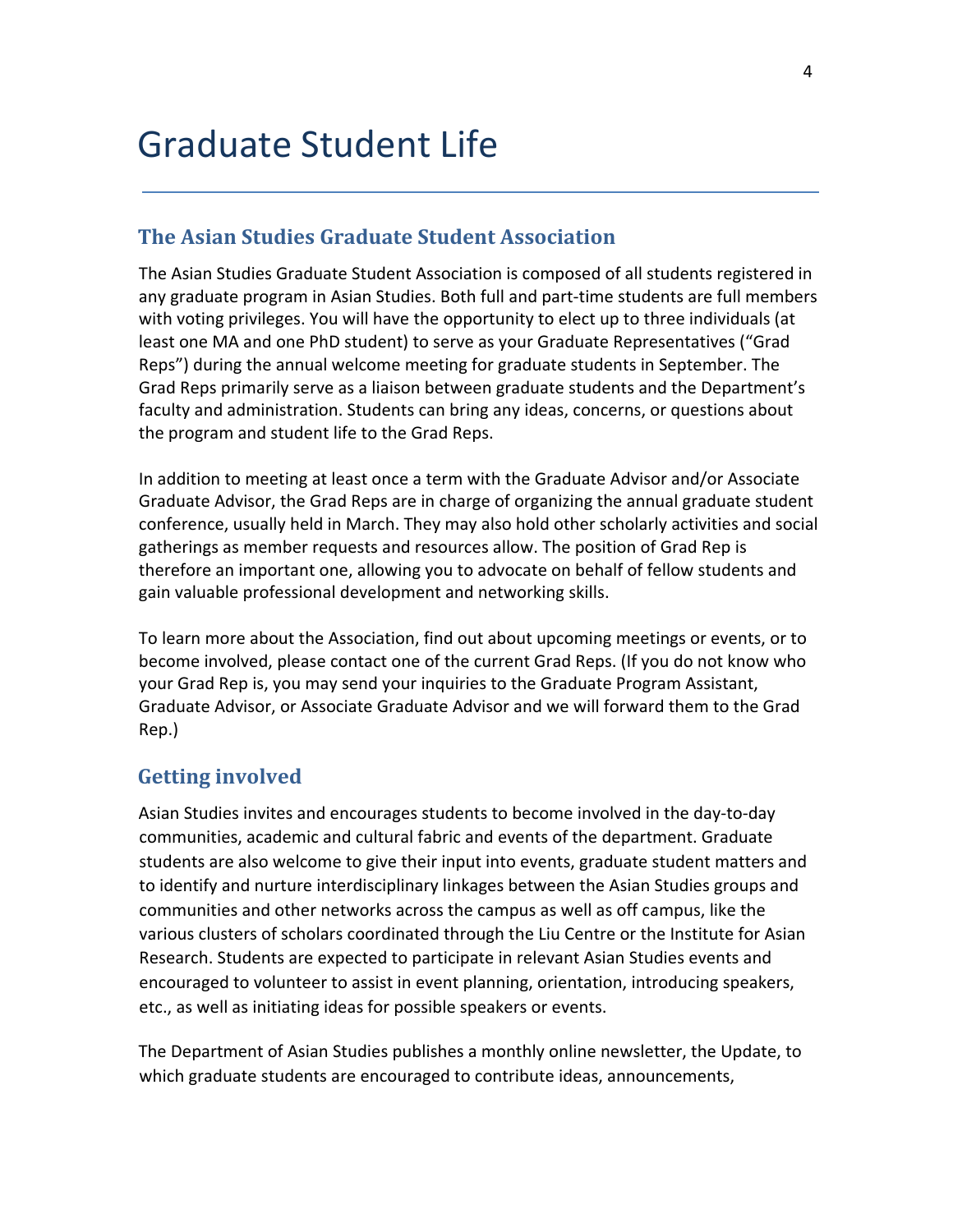interviews, photos, etc. For more information, see<https://asia.ubc.ca/news-events/>[,](http://asia.ubc.ca/news-events/news/) and subscribe to mailing lists here:<https://asia.ubc.ca/news-events/newsletter/>[.](http://asia.ubc.ca/news-events/newsletters)

# **Workspaces**

Besides the tables and lounge areas on the various levels of the Asian Centre, students can use the Graduate Space. (See the information under Amenities above.)

# **Questions, problems, advice**

**Much of the information you will need to navigate your graduate program is contained in this Handbook or on the Asian Studies departmental website: <https://asia.ubc.ca/graduate/>[.](http://www.asia.ubc.ca/) So please consult them first.** But if you have any questions about the information here; have a problem with professors, fellow graduate students, or administrators; or would just generally like some advice about graduate school, here are the people to contact.

For information about **rules, regulations, deadlines, the Faculty of Graduate and Postdoctoral Studies (G+PS), financial matters**, see the Graduate Program Assistant, Tina Wong, Asian Centre Room 605 (other contact info above).

For **problems or advice regarding the MA program**, see the Associate Graduate Advisor.

For **problems or advice regarding the PhD program**, see the Graduate Advisor.

One of the main functions of the graduate program staff—the Graduate Program Assistant, Graduate Advisor and Associate Graduate Advisor—is to advocate on behalf of Asian Studies graduate students. So, if you have a problem or concern, please do not hesitate to talk to us.

Beyond the department, the Graduate Student Society [\(http://gss.ubc.ca/\)](http://gss.ubc.ca/) advocates for UBC graduate students and offers support services, including peer counselling, emergency financial aid, and assistance for student events. The Office of the Ombudsperson for Students [\(https://ombudsoffice.ubc.ca/\)](https://ombudsoffice.ubc.ca/) can provide confidential assistance to help students address problems with any part of the University.

# **UBC Workplace Bullying and Harassment Program**

UBC strives to maintain a respectful environment for students, faculty, and staff. The links below have full details as to everyone's obligation to ensure they are maintaining a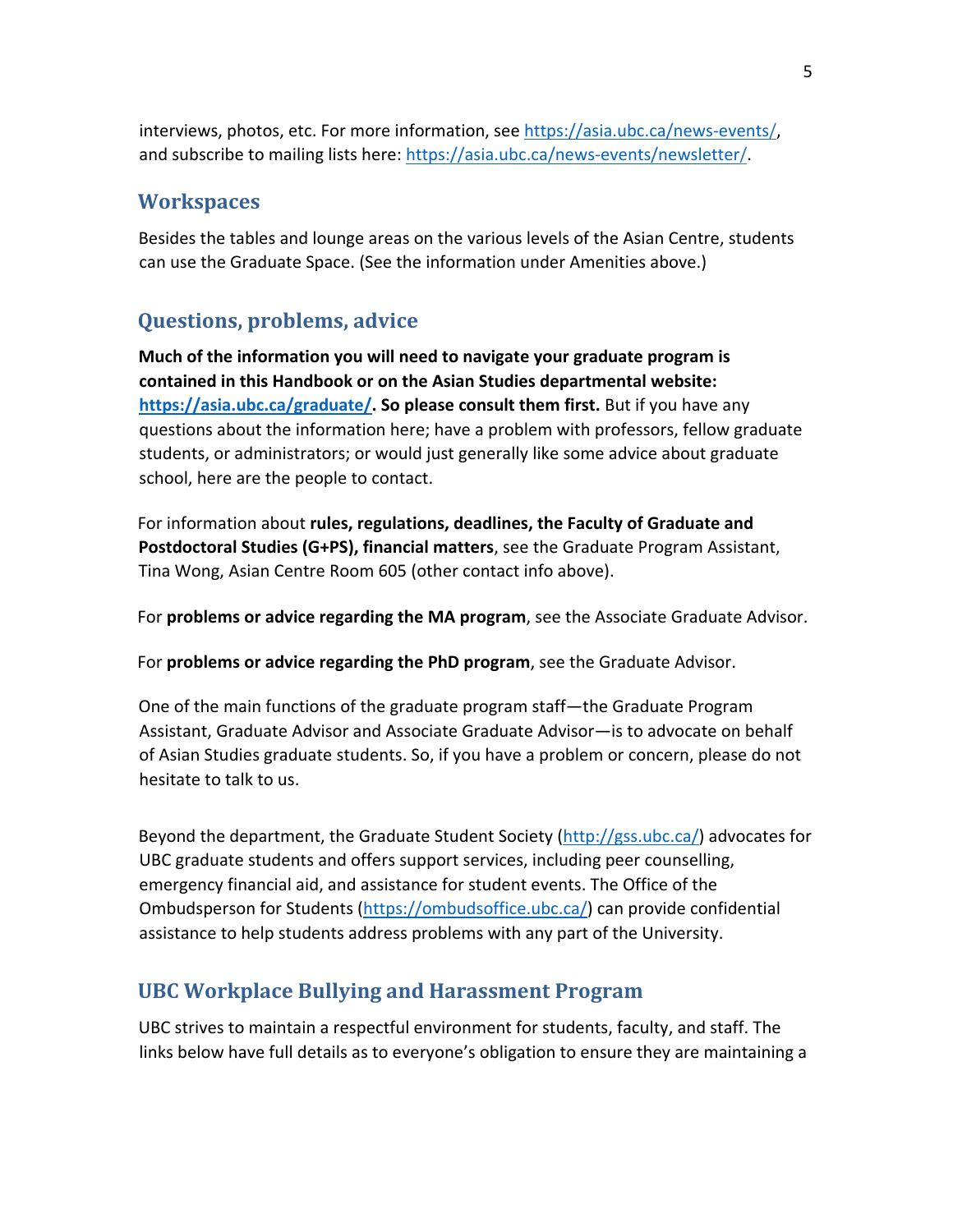respectful workplace free of bullying and harassment and everyone's right to work in a workplace free of bullying and harassment.

- Information on the Respectful Environment Statement, bullying and harassment, training and awareness building, as well as reporting procedures can be found at [http://bullyingandharassment.ubc.ca/.](http://bullyingandharassment.ubc.ca/)
- [UBC Statement on Respectful Environment for Students, Faculty and Staff](http://www.hr.ubc.ca/respectful-environment/files/UBC-Statement-on-Respectful-Environment-2014.pdf)
- [The procedure for raising concerns with regard to bullying and harassment](http://bullyingandharassment.ubc.ca/)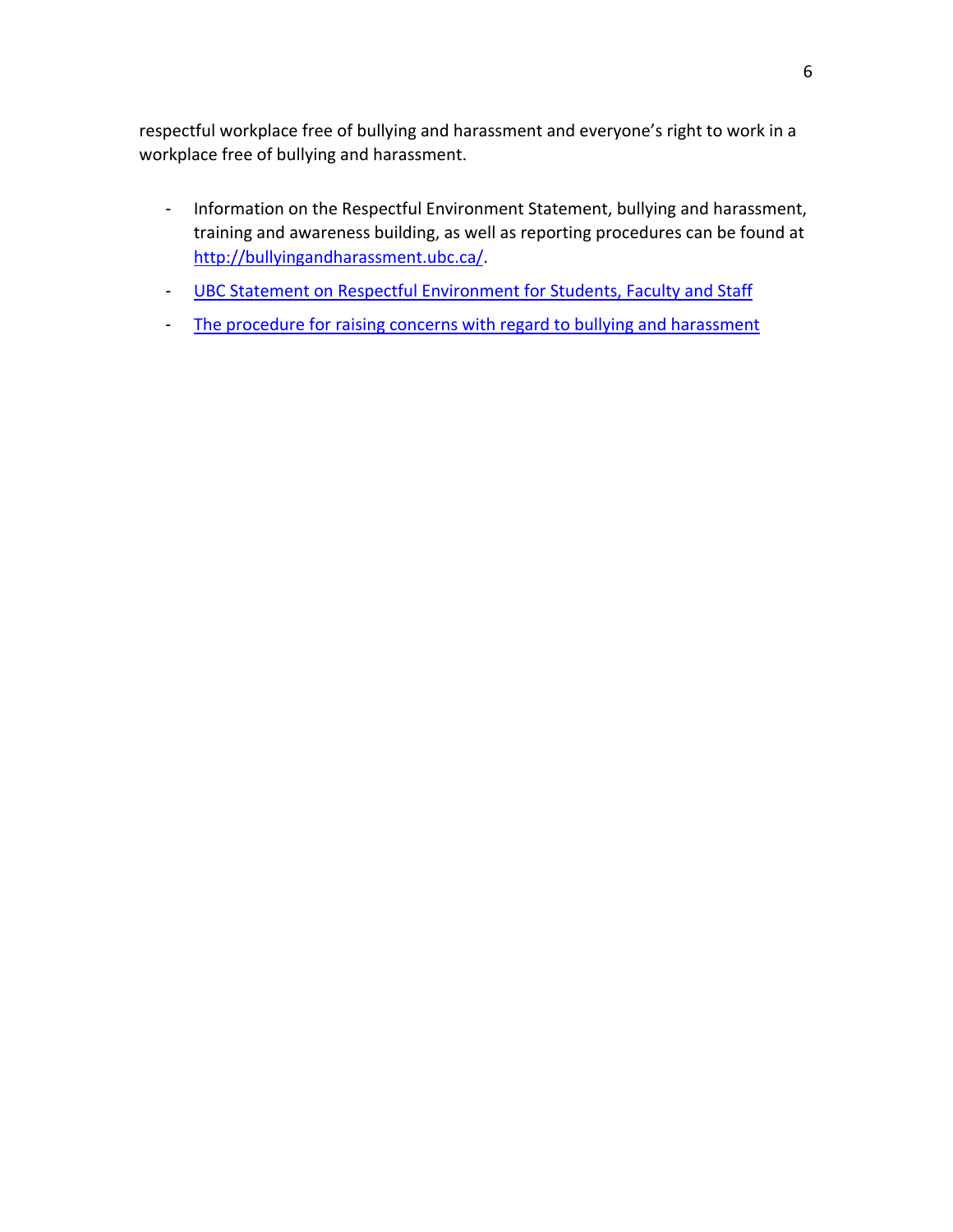# MA Program

## **Orientation/Registration**

As soon as you have been accepted into the Asian Studies Master of Arts (MA) program and have your UBC student number, you should register for Asia 599B (thesis course, both terms), on the [Student Service Centre.](https://ssc.adm.ubc.ca/sscportal/servlets/SRVSSCFramework)

The academic year starts on September  $1^{st}$  and ends on August  $31^{st}$  of the following year. The Winter Session is divided into two terms: Term 1, generally from early September to late December, and Term 2, generally from early January to the end of April.

Term 1 of the Summer Session begins in early May and continues through July. Term 2 of the Summer Session begins in early July and ends in late August.

Dates and deadlines for the current academic year can be found in the [UBC academic](http://www.calendar.ubc.ca/vancouver/index.cfm?page=deadlines)  [calendar.](http://www.calendar.ubc.ca/vancouver/index.cfm?page=deadlines)

As soon as you arrive on campus, you should contact your supervisor to discuss your other coursework for the first year. It is especially important to discuss with your supervisor the language requirements (if any) for your particular program of study, and any courses that you plan to take outside the Asian Studies department. Once your program of study (including language requirement) is settled, you should fill out the MA Course Program Checklist [\(https://asia.ubc.ca/wp](https://asia.ubc.ca/wp-content/uploads/sites/18/2020/05/MA-Student-Checklist.docx)[content/uploads/sites/18/2020/05/MA-Student-Checklist.docx\)](https://asia.ubc.ca/wp-content/uploads/sites/18/2020/05/MA-Student-Checklist.docx)

New MA students may also wish to consult the Associate Graduate Advisor about their program of study and the MA requirements. An orientation session in September will answer many of your questions, but feel free to contact the Associate Graduate Advisor or Graduate Program Assistant at any time for information or clarification.

Once your coursework has been decided, you can register through the Student Service Centre (SSC):<https://ssc.adm.ubc.ca/sscportal/servlets/SRVSSCFramework>

You will log in with your student number/campus login and password. If you have never changed your password, it will be your birthday in the format YYMMDD. Click on "Registration" (one of the options along the top) and highlight the session you want to register in on the registration page. Through SSC you will be able to add or drop courses.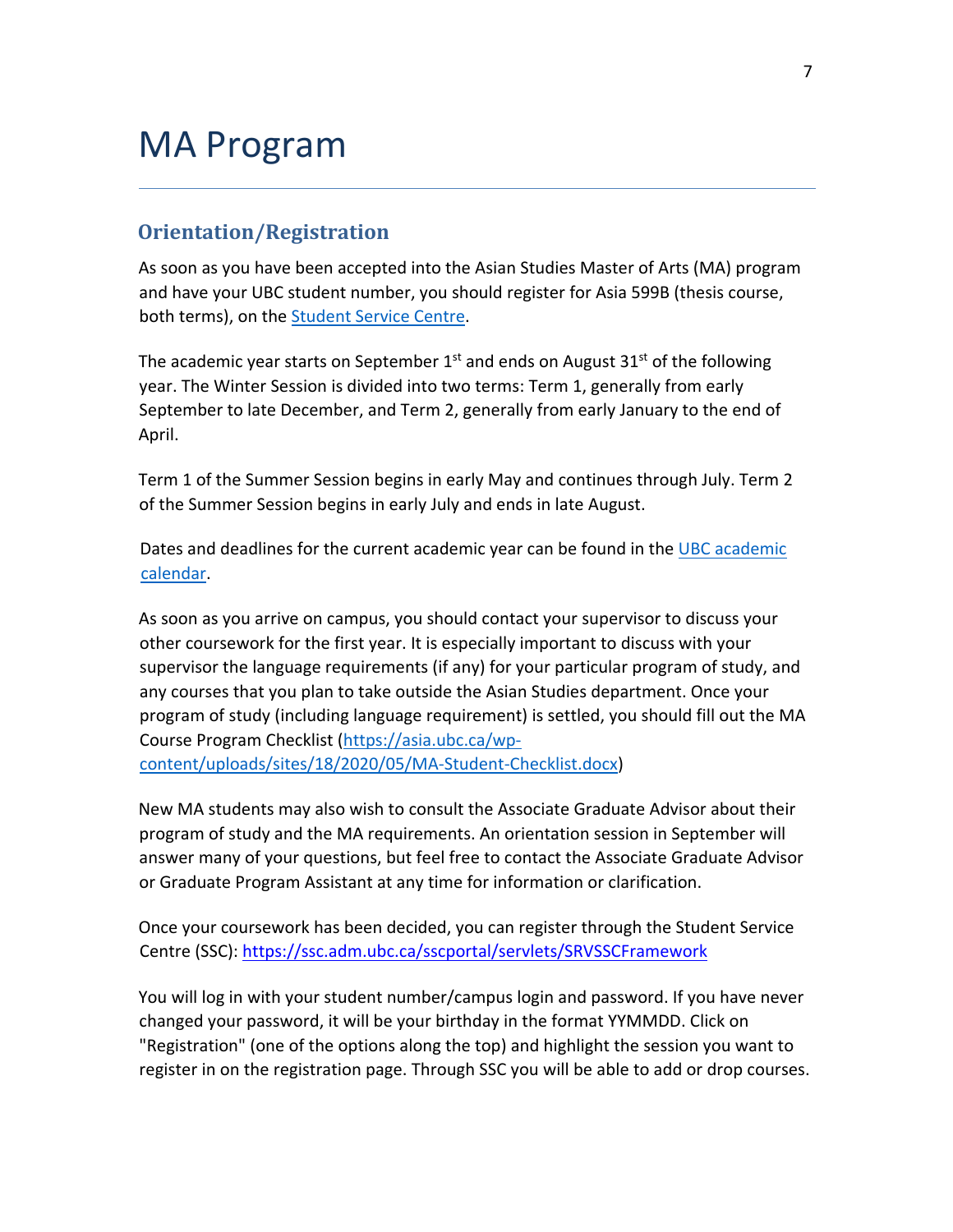## **Supervision**

MA students are assigned a supervisor when they are admitted into the program. If you have any questions about who your supervisor is, or if you would like to discuss a change of supervisor, please see the Associate Graduate Advisor.

Students should meet with their supervisors at least once a term. Please be proactive in arranging these meetings.

For more on the role of graduate supervisors, see the following page on the G+PS site: <https://www.grad.ubc.ca/current-students/supervision-advising>

By the end of the second term of your first year, you should be thinking about the other two members of your MA Thesis committee, in consultation with your supervisor. It is preferred but not required that one of your Thesis committee members be from outside the Asian Studies department, or be from a different geographic area in Asian Studies from your main research area (e.g., if you are in Chinese studies, a Thesis committee member from South Asian Studies or Korean Studies, etc.). Typically, at least one committee member, in addition to the supervisor, provides feedback on the thesis proposal and guidance during the writing process (see details under "MA Thesis" below).

# **Annual Review**

An annual review is required of all MA students in the spring/early summer of each year. This is a form that you fill out with your activities for the previous year and send to your supervisor. They will fill out the rest of the form, assessing your progress, and send it back to you. When you and your supervisor have both signed the form, it should be returned to the Associate Graduate Advisor and Graduate Program Assistant. A blank form can be downloaded from the [MA Program webpage.](https://www.grad.ubc.ca/prospective-students/graduate-degree-programs/master-of-arts-asian-studies)

The purpose of this exercise is to review the student's academic progress, registration, and financial arrangements, and to give students an opportunity to provide feedback on their experience of the program. In turn, supervisors can give the students feedback on their progress. Forms and detailed instructions will be distributed by the Graduate Program Assistant in May.

Every effort is made to ensure that each student has satisfied all the requirements for the degree. However, **it is the student's responsibility to ensure that, at the time of applying for graduation, all requirements have been met (course work, language requirement, all grades entered).**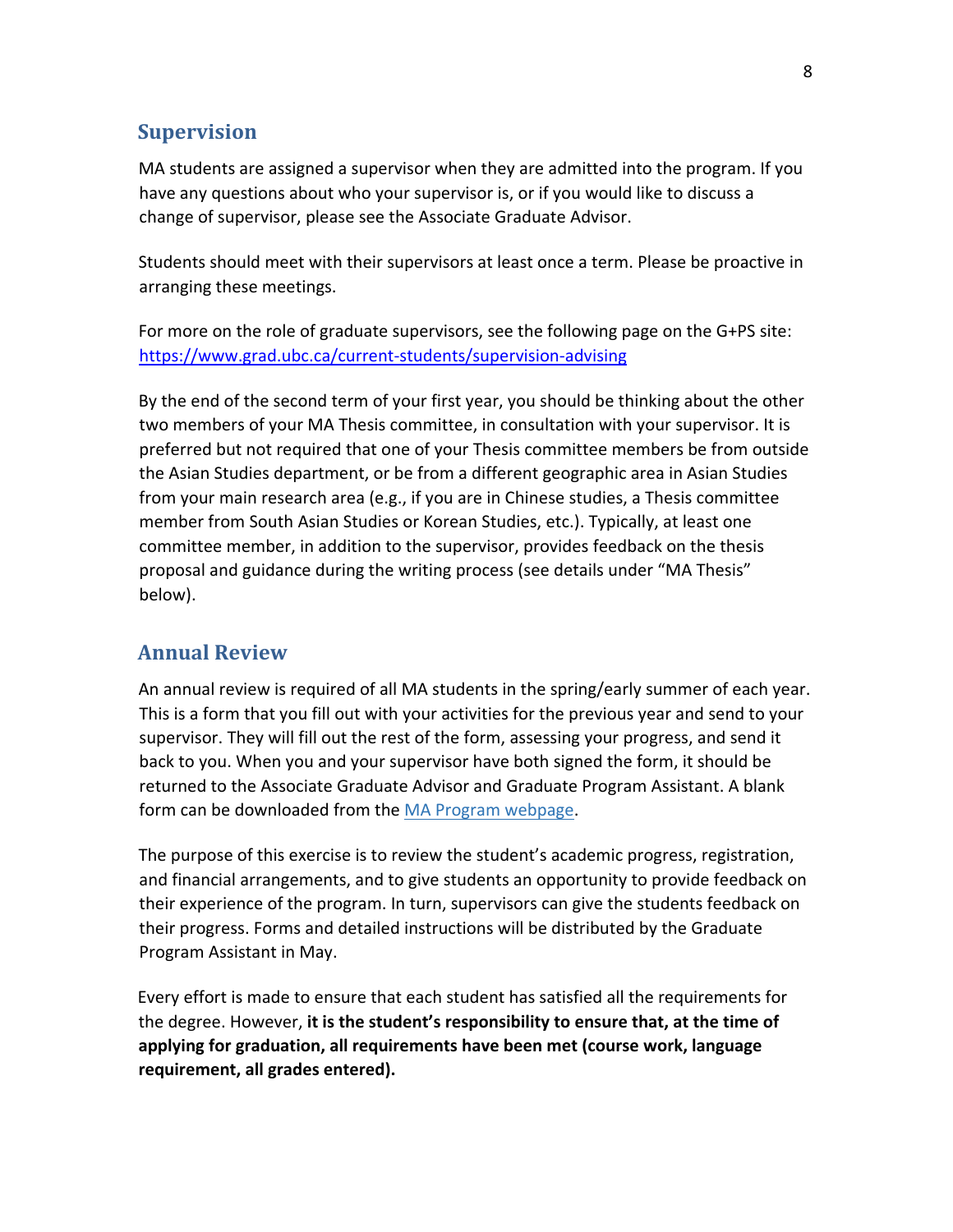## **COURSE WORK**

#### Scholarly Integrity

It is important that all new graduate students read UBC's policy on academic integrity [\(](http://www.universitycounsel.ubc.ca/files/2015/08/policy85.pdf)[Policy 85, "Scholarly Integrity"](https://edst-educ.sites.olt.ubc.ca/files/2013/05/EDST-Policy-85-Info-and-Scholarly-Integrity.pdf)[\)](http://www.universitycounsel.ubc.ca/files/2015/08/policy85.pdf) [an](http://www.universitycounsel.ubc.ca/files/2015/08/policy85.pdf)d discuss with the Associate Graduate Advisor any questions they might have.

Of particular note to graduate students is the standard that prohibits handing in the same material for more than one course. Specifically, one form of academic misconduct consists of "submitting the same, or substantially the same, essay, presentation, or assignment more than once (whether the earlier submission was at this or another institution) unless prior approval has been obtained from the instructor(s) to whom the assignment is to be submitted" (see

[https://www.grad.ubc.ca/facultystaff/policiesprocedures/academic-misconduct\).](https://www.grad.ubc.ca/faculty-staff/policies-procedures/academic-misconduct) It is not uncommon for students to reuse writing from previous classes (e.g., seminar papers) in their thesis. This is acceptable only with the permission of both the supervisor and the instructor of the previous class.

More information about the Academic Misconduct policy and procedures can be found here:<https://www.grad.ubc.ca/faculty-staff/policies-procedures/academic-misconduct>

#### Courses

The Master of Arts requires 30 credits of course work: the thesis (Asia 599) plus 18 more credits. A maximum of one content course taken as an auditor can be counted toward this total. Exceptions to the above requirements may be made for students with extraordinary circumstances, such as family commitments, extra language requirements, etc. No specific courses are required for the MA program; all courses should be chosen in consultation with your supervisor. Please consult the Graduate Advisor if you have questions. Students with disabilities can also consult Access and [Diversity](https://students.ubc.ca/about-student-services/access-diversity) [fo](https://students.ubc.ca/about-student-services/access-diversity)r more on the services available to them (see also [https://www.grad.ubc.ca/faculty-staff/policies-procedures/academic-accommodation](https://www.grad.ubc.ca/faculty-staff/policies-procedures/academic-accommodation-students-disabilities)[students-disabilities](https://www.grad.ubc.ca/faculty-staff/policies-procedures/academic-accommodation-students-disabilities)[\).](https://www.grad.ubc.ca/current-students/managing-your-program/academic-accommodation-students-disabilities)

You are required to get your supervisor's approval of the courses you sign up for each term, so discuss your plans with them. By the beginning of each term, your supervisor should forward the approved MA Student Course Program Checklist to the Graduate Program Assistant (copied to the Associate Graduate Advisor) indicating approval of your course list.

The Department of Asian Studies is committed to working with texts in the original Asian languages, so you may be required to complete language coursework sufficient to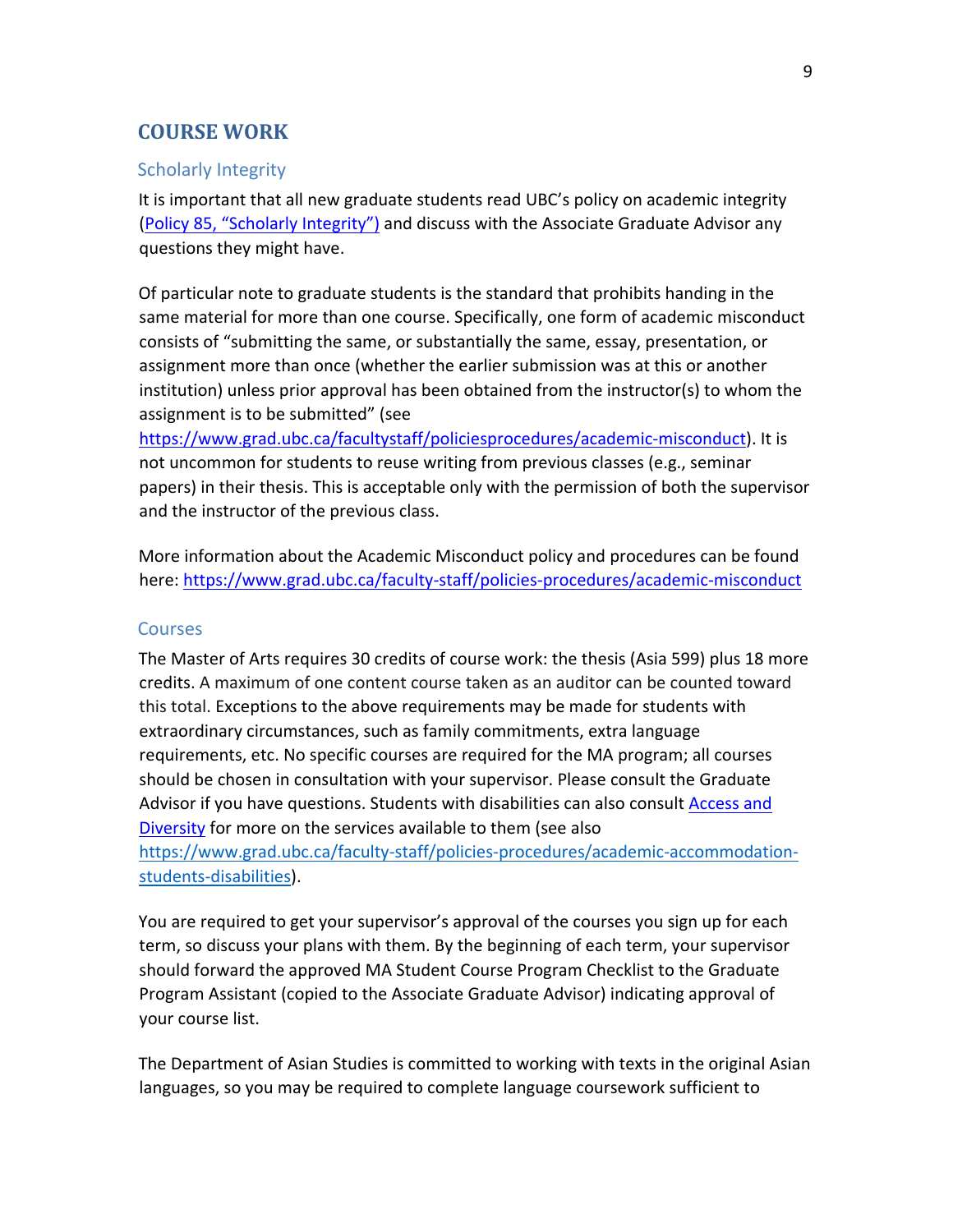enable you to engage with original language texts in a scholarly manner. Language courses at the 100 and 200 levels cannot be counted toward your MA degree, even if they are required by your supervisor. Language courses at the 300 and 400 levels can count toward your MA degree, up to a maximum of 6 credits of upper division undergraduate courses.

As indicated above, 6 credits of upper-level undergraduate courses (300 and 400 level) can be counted toward your MA course requirements, but it is also possible to convert some undergraduate content (not language) courses into 500-level courses with the permission of the instructor. This will usually require you to do some extra, graduate level work in the course.

## **MA THESIS**

Ideally by the end of the first year of your MA program you will, in consultation with your supervisor, have in mind a clear, researchable thesis topic. You will prepare a proposal to be approved by your supervisory committee (which consists of the supervisor and at least one other member at this point; for purposes of approving the proposal that other member can be the Associate Graduate Advisor). Send the approved proposal to the Associate Graduate Advisor and the Graduate Program Assistant.

The G+PS Handbook of Graduate Supervision describes the thesis as follows: "A master's thesis must demonstrate that the student knows the background and principal works of the research area, and can produce significant scholarly work. It should contain some original contribution whenever possible." In the case of Asian Studies, this includes use of primary and/or secondary material in appropriate Asian languages.

For more on the purpose and nature of the MA thesis, see [https://www.grad.ubc.ca/handbook-graduate-supervision/graduate-thesis.](https://www.grad.ubc.ca/handbook-graduate-supervision/graduate-thesis)

**The Proposal:** The MA Thesis proposal offers a preliminary description of the proposed argument of the thesis and explains the relation of this argument to existing research on the topic. It also sets out the major steps through which you plan to proceed in researching, writing, and structuring the thesis. In order to be approved by your supervisory committee (supervisor plus one other person, who may be the Associate Graduate Advisor), the proposal will seek to convince readers who are specialists in the proposed research subject, and to explain the proposed research to non-specialist academic readers. The proposal includes a bibliography, a comprehensive list of required primary sources for the research, and a list of the most relevant and most influential (currently *and* long-term) secondary readings on or around the topic. The text of the proposal, excluding the bibliography, is typically 750–1500 words.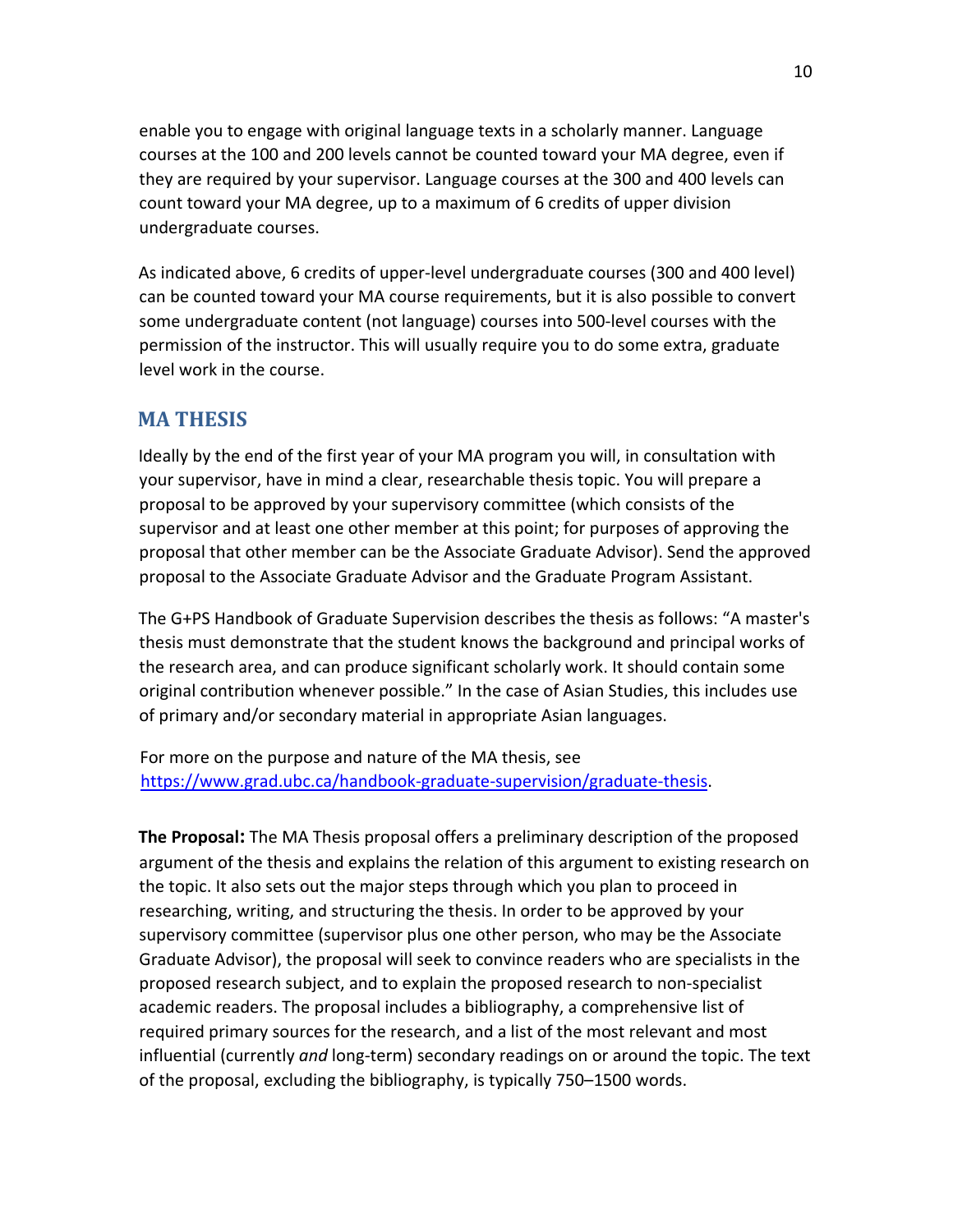**Note on Research Ethics:** If your MA research will involve human subjects (for example, ethnographic research or any kind of systematic interviews or surveys), it will likely require approval from UBC's Behavioural Research Ethics Board (BREB). You must indicate in your proposal whether you may need to submit an ethics application. Preparing an application can be a long process (at least a few months), and none of the research it covers can begin before the application is approved. If a review will be required for any part of your thesis research, be sure that your plan includes consideration of the time and work it will require, including regular reports to BREB during the research project and protocols around privacy and data retention. Note also that the Principal Investigator of record for all thesis research is the student's supervisor, and that both the student and the supervisor are required to complete an [online research ethics course](https://ethics.research.ubc.ca/education-training/online-tutorials-training) before an application can be submitted. For more about the process, consult your supervisor, the Associate Graduate Advisor, and/or the UBC [BREB](https://ethics.research.ubc.ca/behavioural-research-ethics) (you are encouraged to contact BREB staff well before submitting your application).

**Supervision and Preparation of the Thesis:** After the proposal as has been approved, students will initially work with a supervisor and a second committee member with expertise in a relevant field. The kind and amount of thesis supervision will be dictated by the topic, the needs of the individual student, and the preferred methods of the supervisor. Preliminary drafts, either of individual chapters or of the whole thesis, should be submitted to the supervisor as you proceed. You are encouraged to meet regularly with both members of the committee. Before the MA defence can be scheduled, a third committee member must be found, and all three members of the committee must evaluate the thesis draft. When all three members have judged it to be ready to defend, the defence can be scheduled in consultation with the Graduate Program Assistant.

The final form of the thesis must be prepared in accordance with Faculty of Graduate and Postdoctoral Studies regulations:

- <http://www.grad.ubc.ca/current-students/dissertation-thesis-preparation>
- <http://www.grad.ubc.ca/current-students/final-dissertation-thesis-submission>

**NOTE**: Students must not submit the thesis for oral examination until all other requirements for the degree have been fulfilled and all grades entered.

**Oral Defence**: Once the thesis is approved by the three-member committee as ready to be defended**,** a final oral defence of the thesis is held. A final oral may be held at any time of the year, provided the approved committee and a Chair (appointed by the Associate Grad Advisor) can be assembled. Students planning to submit a thesis during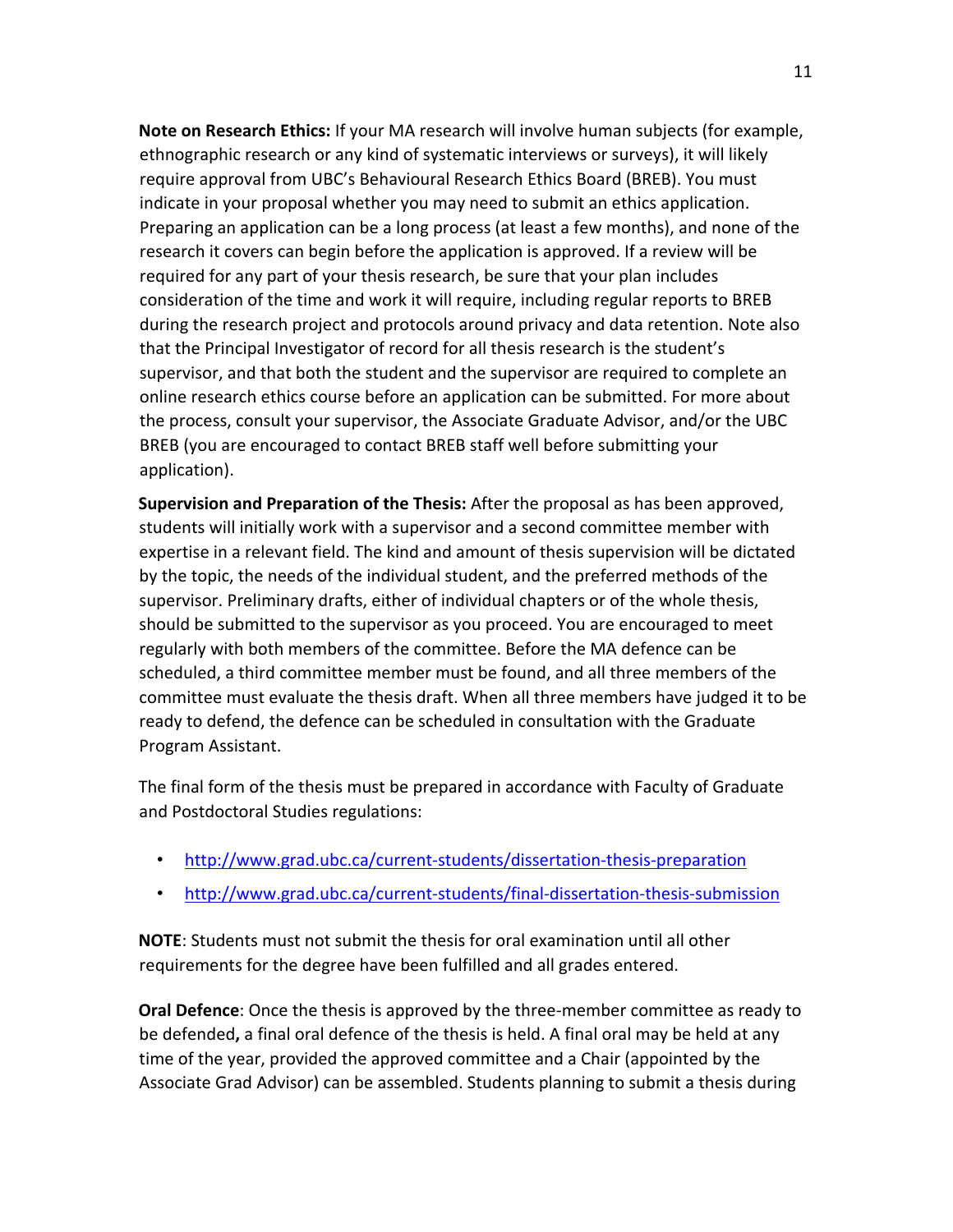the summer should ensure that a suitable committee will be available. The procedure for a thesis defence is described here[: https://asia.ubc.ca/graduate/masters-program/](https://asia.ubc.ca/graduate/masters-program/)

Students should bring to the defence a copy of the Master's Thesis Approval Form, and make sure to get the required signatures:

- <https://www.grad.ubc.ca/current-students/final-dissertation-thesis-submission>
- <https://www.grad.ubc.ca/forms/masters-thesis-approval>

After the oral defence, a grade is assigned to the thesis. The committee may request changes and corrections to the thesis prior to the final submission to Faculty of Graduate and Postdoctoral Studies (G&PS). Typically, these are completed within 30 days of the defence but in the case of more substantive revisions more time may be needed. The program is only completed once the thesis is accepted by G&PS, and students must remain enrolled until that time.

All MA theses are uploaded to Circle, an on-line site that is available to a broad public [\(http://circle.ubc.ca\)](http://circle.ubc.ca/). This means that they are likely to be read by scholars and others interested in the topic, so we make every effort to ensure that the thesis meets the standard of excellence befitting the Asian Studies department at UBC before it is finally submitted.

**Submission**: Submit the final, approved thesis to G+PS accompanied by the "Final Master's Thesis Approval" form that you had signed at the defence. For detailed instructions see *[Submission Procedures](http://www.grad.ubc.ca/current-students/final-dissertation-thesis-submission)* [on the G+PS website.](http://www.grad.ubc.ca/current-students/final-dissertation-thesis-submission)

Once G+PS has approved your thesis, you will receive an email confirmation.

More information about all of the above matters, plus a time-line for planning your thesis writing and submission, is available on the [Asian Studies MA program webpage](https://asia.ubc.ca/graduate/masters-program/)[.](http://asia.ubc.ca/graduate/master-of-arts-in-asian-studies/)

# **Faculty of Graduate and Postdoctoral Studies (G+PS) website**

The following are some important pages on the Faculty of Graduate and Postdoctoral Studies website:

- Managing Your Program: [http://www.grad.ubc.ca/currentstudents/managing](http://www.grad.ubc.ca/current-students/managing-your-program)[your-program](http://www.grad.ubc.ca/current-students/managing-your-program)
- Health, Wellbeing, and Safety: [https://www.grad.ubc.ca/current-students/health](https://www.grad.ubc.ca/current-students/health-wellbeing-safety)[wellbeing-safety](https://www.grad.ubc.ca/current-students/health-wellbeing-safety)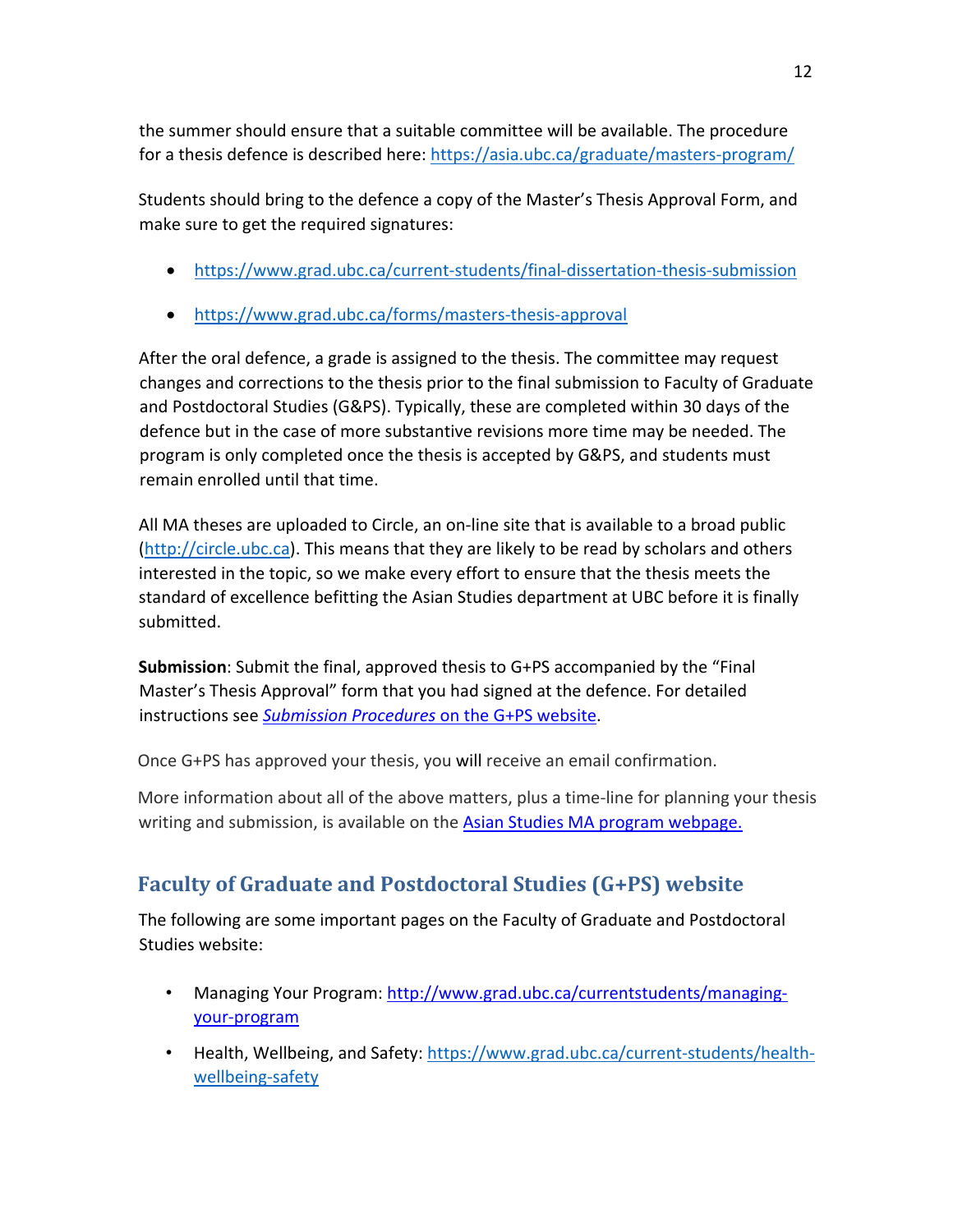- Student Forms:<https://www.grad.ubc.ca/forms>
- Graduate Student Deadlines[:](https://www.grad.ubc.ca/deadlines) <https://www.grad.ubc.ca/deadlines>
- Awards and Financial Aid:<https://www.grad.ubc.ca/scholarships-awards-funding>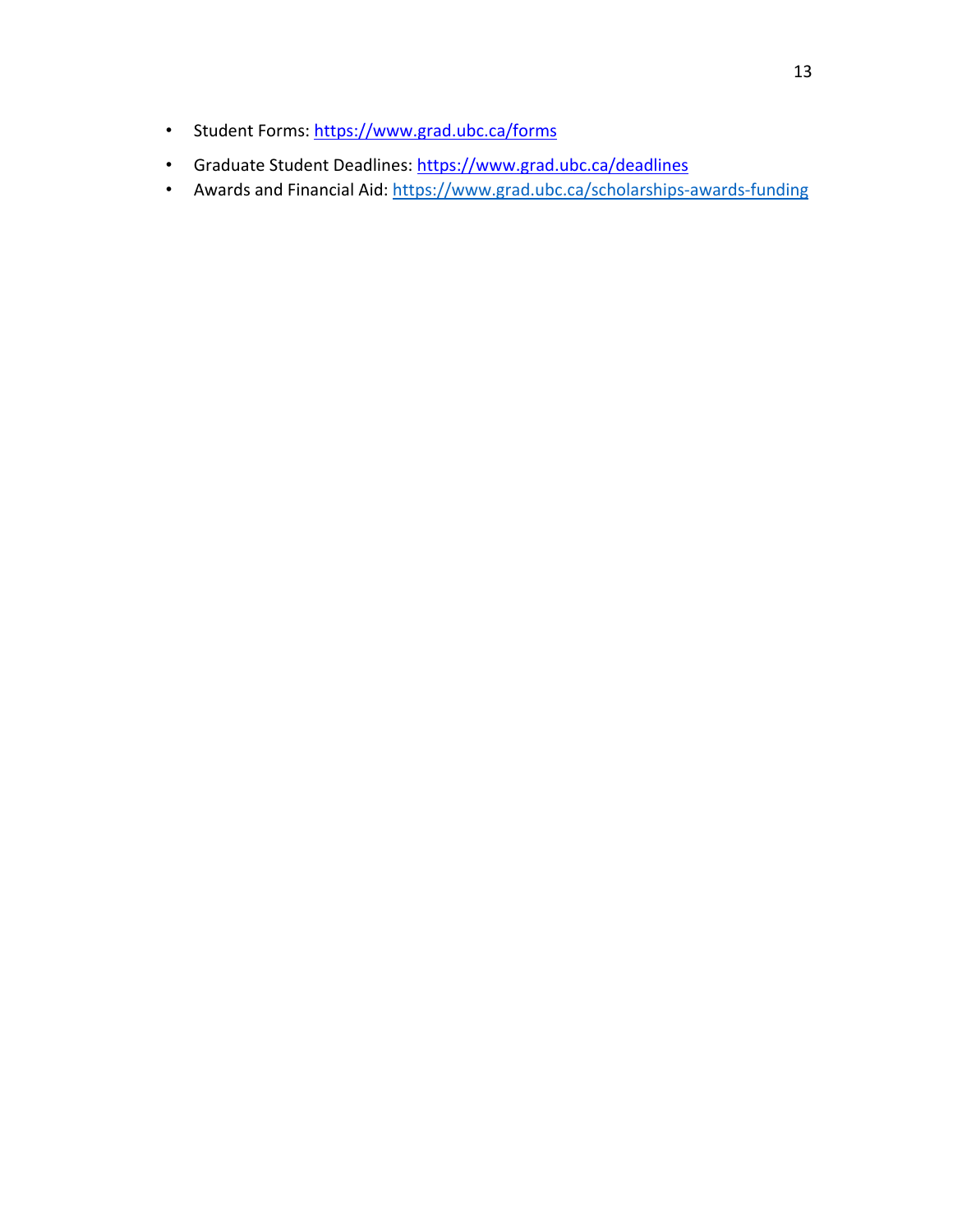# PhD Program

## **OVERVIEW**

#### Orientation/Registration

As soon as you have been accepted into the Asian Studies PhD program and have your UBC student number, you should register for Asia 699 (thesis courses, both terms) on the [Student Service Centre](https://ssc.adm.ubc.ca/sscportal/servlets/SRVSSCFramework) (S[SC\).](https://ssc.adm.ubc.ca/sscportal/servlets/SRVSSCFramework)

Incoming students should meet as soon as possible with their supervisor to discuss PhD language requirements (see below), when/how other PhD requirements will be fulfilled, and the coursework necessary for the student's specific research area and topic.

Students who entered the program in 2015–16 or earlier are required to take **five content courses (i.e., courses other than language courses) for credit in their first year** (within twelve months of entering the program, normally September to August).

Students entering the program in 2016 and subsequent years are required to take **six courses each year in their first two years (within 24 months of entering the program). At least five of these must be content courses (i.e., courses other than language courses)**. We encourage students to take language courses as an auditor, but content courses should be taken for credit. A maximum of one content course taken as an auditor can be counted toward this total. Exceptions to the above requirements may be made for students with extraordinary circumstances, such as family commitments, extra language requirements, etc. Please consult the Graduate Advisor if you have questions. Students with disabilities can also consult [Access and Diversity](https://students.ubc.ca/about-student-services/access-diversity) [fo](https://students.ubc.ca/about-student-services/access-diversity)r more on the services available to them (see also [https://www.grad.ubc.ca/currentstudents/managing-your](https://www.grad.ubc.ca/current-students/managing-your-program/academic-accommodation-students-disabilities)[program/academic-accommodation-students-disabilities\).](https://www.grad.ubc.ca/current-students/managing-your-program/academic-accommodation-students-disabilities)

#### **Note on eligible content courses**

Undergraduate courses at the 300 and 400 levels may be taken for PhD credit (up to a limit of 6 credits), and non-language courses may be included among your five required content courses. 100- and 200-level courses cannot be counted for PhD credit.

Some upper division undergraduate courses can, with the permission of the instructor, be taken as 500 level courses if the student agrees to do extra work. If you have already received permission from your instructor to convert an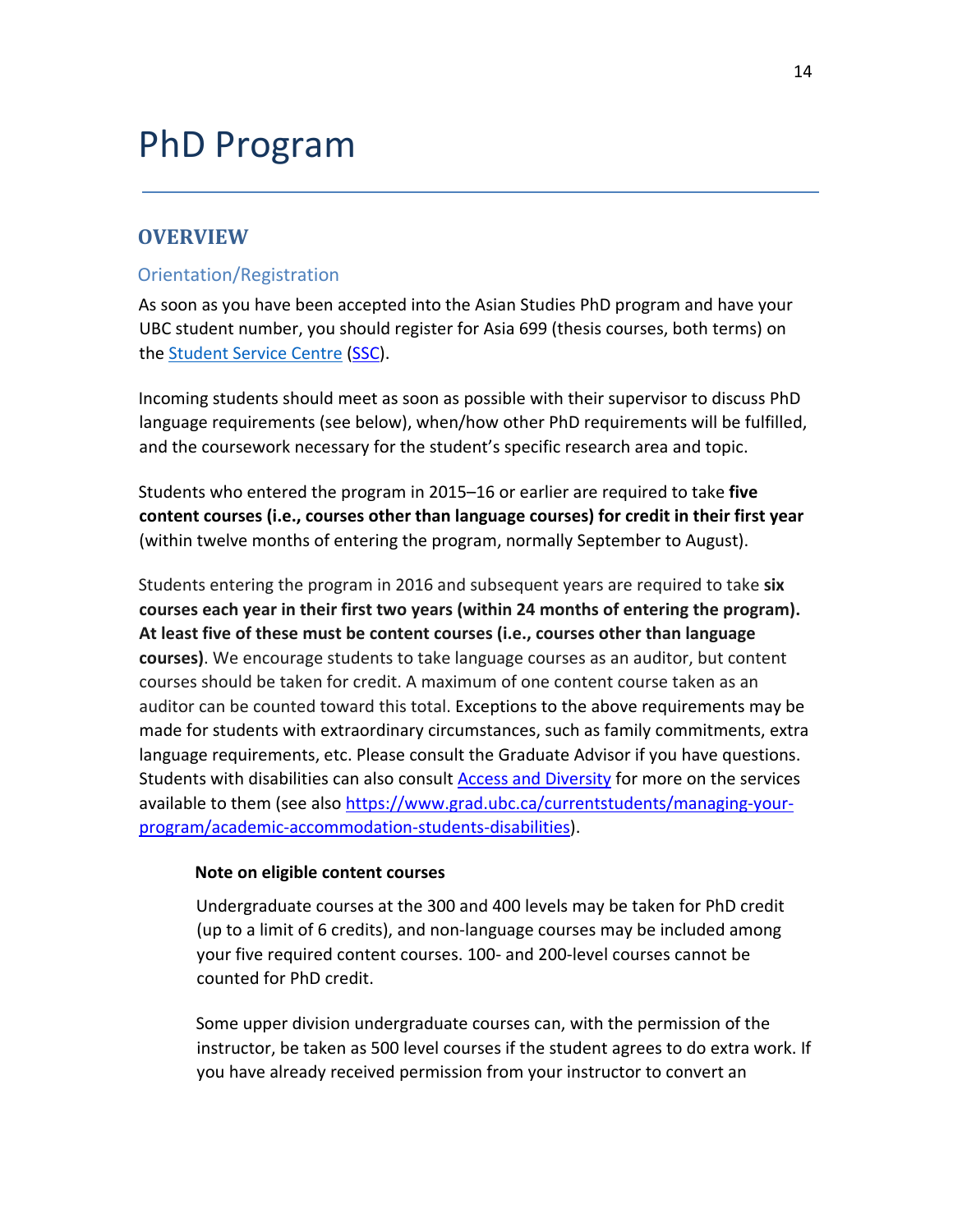undergraduate course to a graduate number (500 level), please consult the Graduate Program Assistant about how to register.

You are required to obtain your supervisor's approval of the courses you sign up for each term, so discuss your plans with them early. By the beginning of each term, your supervisor should send an email to the Graduate Program Assistant and Graduate Advisor indicating their approval of your course list.

For incoming students, once the language requirements and coursework plan are settled, the supervisor and student will complete a checklist (form on the program website) describing the course plan and the language requirements. This information is important in helping us keep track of your graduate progress, so it is vital that you send it to us as soon as the decisions are made and update it if there are changes.

An Orientation session in early September may answer most of your questions, but feel free to consult the Graduate Advisor at any time for advice, clarification or more information.

Regardless of geographic area or discipline, all PhD students in Asian Studies are required to take at least one course in each of the following four categories before proceeding to prepare for their Comprehensive Exams ("Comps"):

- 1. **ASIA 591** (formerly ASIA 570A 001), usually taken in your first year.
- 2. **ASIA 592** (formerly ASIA 570B 001), usually taken in your first year, in the second term (following ASIA 591). This is a professional development course. Students must complete this course for credit before proceeding to comps, but may—and are encouraged to—come back and audit it again in the final years of the PhD program, to polish professional development skills and job search portfolio.
- 3. **A pan-Asia theory course** within the department. These are courses with content cover multiple regions of Asian (South, East, Southeast, and/or West, etc.) in a theoretical and/or comparative framework. A current list of eligible courses can be found on the Department [website](https://asia.ubc.ca/graduate/grad-courses/#Theories)[.](http://asia.ubc.ca/graduate/graduate-courses/) The available courses vary from year to year.
- 4. **A region-specific theory/methodology course within the department**, such as Asia 581A (Research Methods and Source Materials in Korean Studies); Asia 501 (Research Methods and Source Materials in Classical Chinese Studies); or Asia 590 (Theories and Methods in the Study of Religion), etc. These courses are not offered every year for every region, so please plan ahead.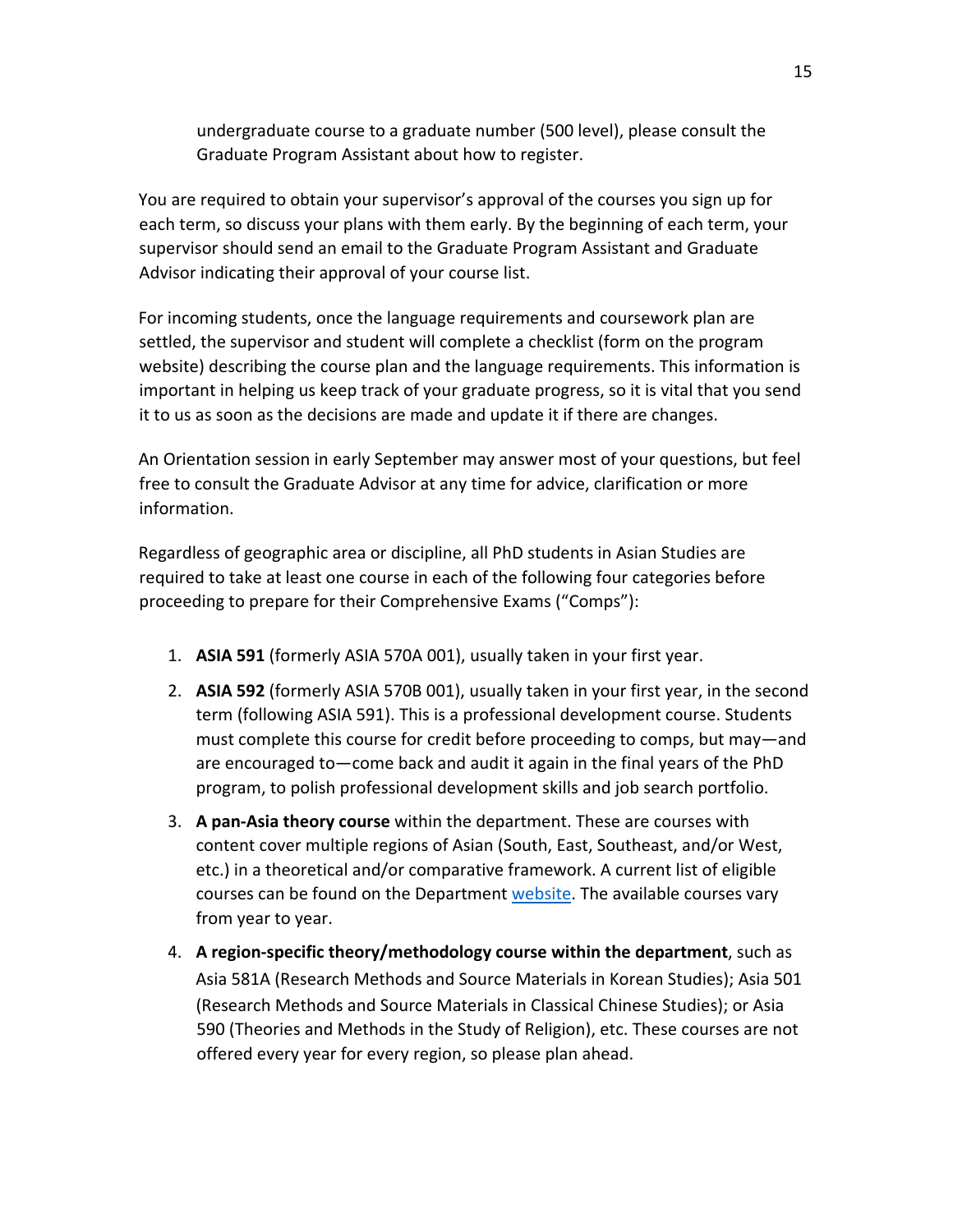5. **A course outside the department**, focusing on a methodology or topic otherwise relevant to the student's research. Please consult the Graduate Advisor to determine whether a particular course qualifies. Typically these are graduatelevel (500-level or above) non-language courses, but in some cases an advanced undergraduate course may be permitted.

Directed reading courses may be counted as content courses and may fulfill specific requirements with the permission of the Graduate Advisor. Additional courses from these categories taken after the initial requirement has been fulfilled will still count toward the degree.

Registration for all courses is done through the [Student Service Centre.](https://ssc.adm.ubc.ca/sscportal/servlets/SRVSSCFramework)

The academic year starts on September  $1<sup>st</sup>$  and ends on August 31 $<sup>st</sup>$  the following year.</sup> The Winter Session is divided into two terms: Term 1, generally from early September to late December, and Term 2, generally from early January to the end of April. Term 1 of the Summer Session begins in early May and continues through July. Term 2 of the Summer Session begins in early July and ends in late August.

Dates and deadlines for the current academic year can be found in the [UBC academic](http://www.calendar.ubc.ca/vancouver/index.cfm?page=deadlines)  [calendar.](http://www.calendar.ubc.ca/vancouver/index.cfm?page=deadlines)

#### Language requirements

The Department of Asian Studies is committed to working with texts in the original Asian languages, so unless you already have ability in all the necessary research languages you may be required to complete language coursework sufficient to enable you to engage with original language texts in a scholarly manner. Your supervisor will determine which language(s) is/are necessary for your research program, and the level of ability you need to reach to fulfill that program. **This decision about language requirements must be communicated to the Graduate Advisor and to the Graduate Program Assistant in the first term of a new PhD student's program**, as the student will not be allowed to advance to candidacy without a clear record of their language requirements and how they have been fulfilled. In exceptional cases, a major change in research focus may entail a change in language requirements; these must be approved by the supervisor and the Graduate Advisor.

Normally students need to demonstrate the ability to read and understand texts in the target language sufficient for conducting research in that language. (In some cases, speaking ability may also be required, at the discretion of the supervisor.) That can be achieved in either of two ways: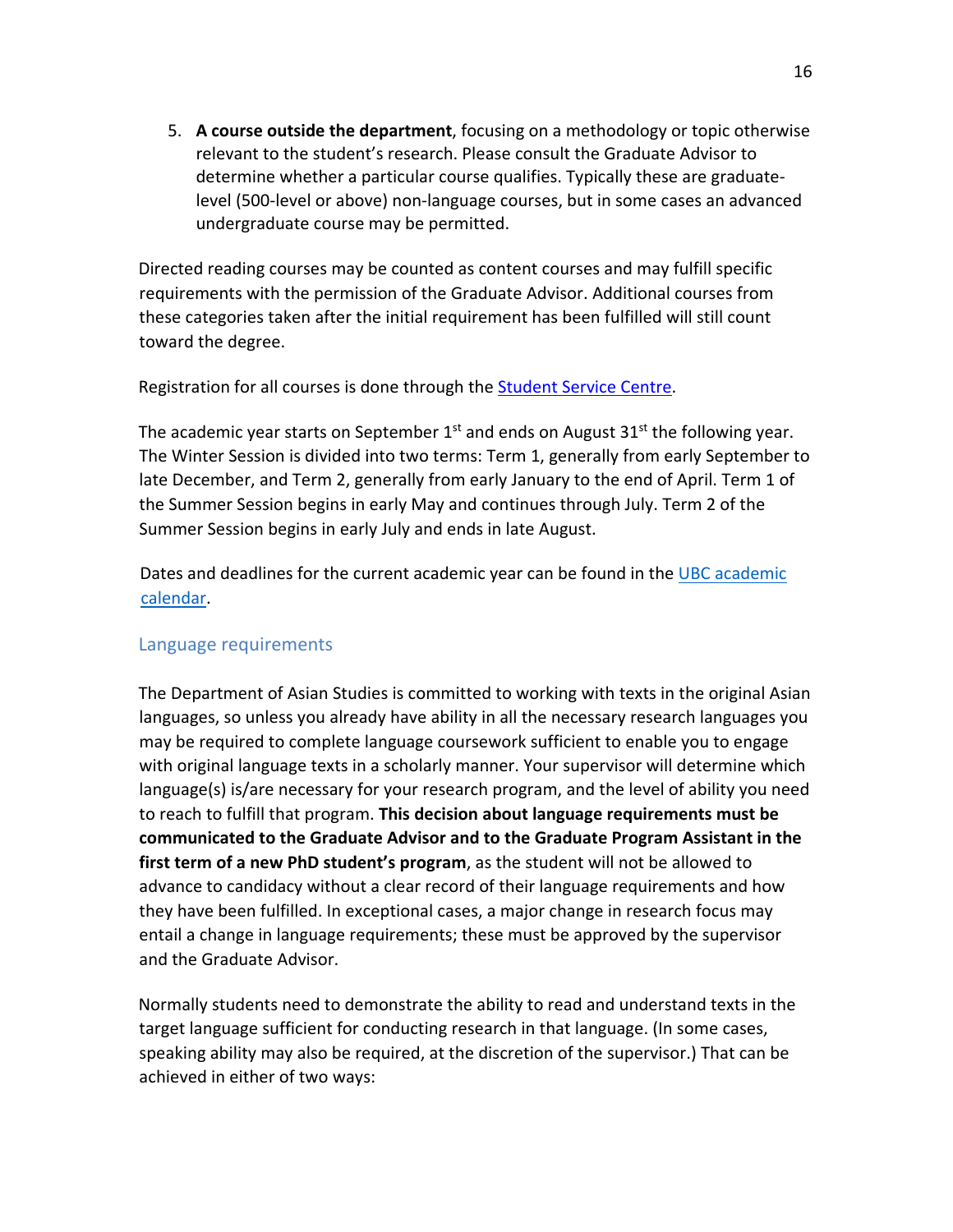- 1. Completing the 300 (or higher) level of that language at UBC (e.g. completing Japanese 301 or Japanese 310), **OR**
- 2. Taking a challenge exam in which the student translates a passage of scholarly prose into English. For details about the challenge exam see the [progra](https://asia.ubc.ca/graduate/phd-program/)[m](http://asia.ubc.ca/graduate/doctor-of-philosophy-in-asian-studies/program/) [webpage](https://asia.ubc.ca/graduate/phd-program/#challenge-exam-2)[.](http://asia.ubc.ca/graduate/doctor-of-philosophy-in-asian-studies/program/)

### Supervision

PhD students are assigned a supervisor when admitted. Usually this person remains the student's research supervisor for the Comprehensive Exams and Dissertation, but that is not always the case. If you would like to change your supervisor or supervisory committee, please consult the Graduate Advisor.

### Course Work

The university requires that students in a PhD program take a minimum of 15 credits of eligible coursework (500 level courses and up to 6 credits of 300- or 400-level courses). Asian Studies PhD students will automatically fulfil the university requirement by fulfilling the program requirements.

### Annual Review

An annual review is required of all PhD students at the end of Winter Term 2 each year (due in June). This is a [form](http://asia.ubc.ca/graduate/forms/) [th](http://asia.ubc.ca/graduate/forms/)at you fill out with your activities for the previous year and send to your supervisor. They will fill out the rest of the form, assessing your progress, and send it back to you. When you and your supervisor have both signed the form it should be returned to the Graduate Advisor and Graduate Program Assistant.

The purpose of this exercise is to review the student's academic progress, registration, and financial arrangements, and to give students an opportunity to provide feedback on their experience of the program. In turn, supervisors can give students feedback on their progress. Forms and detailed instructions will be distributed by the Graduate Program Assistant in May.

Every effort is made to ensure that each student has satisfied all the requirements for the degree. However, *it is the student's responsibility to ensure that, at the time of applying for advancement to candidacy or applying for graduation, all requirements have been met.*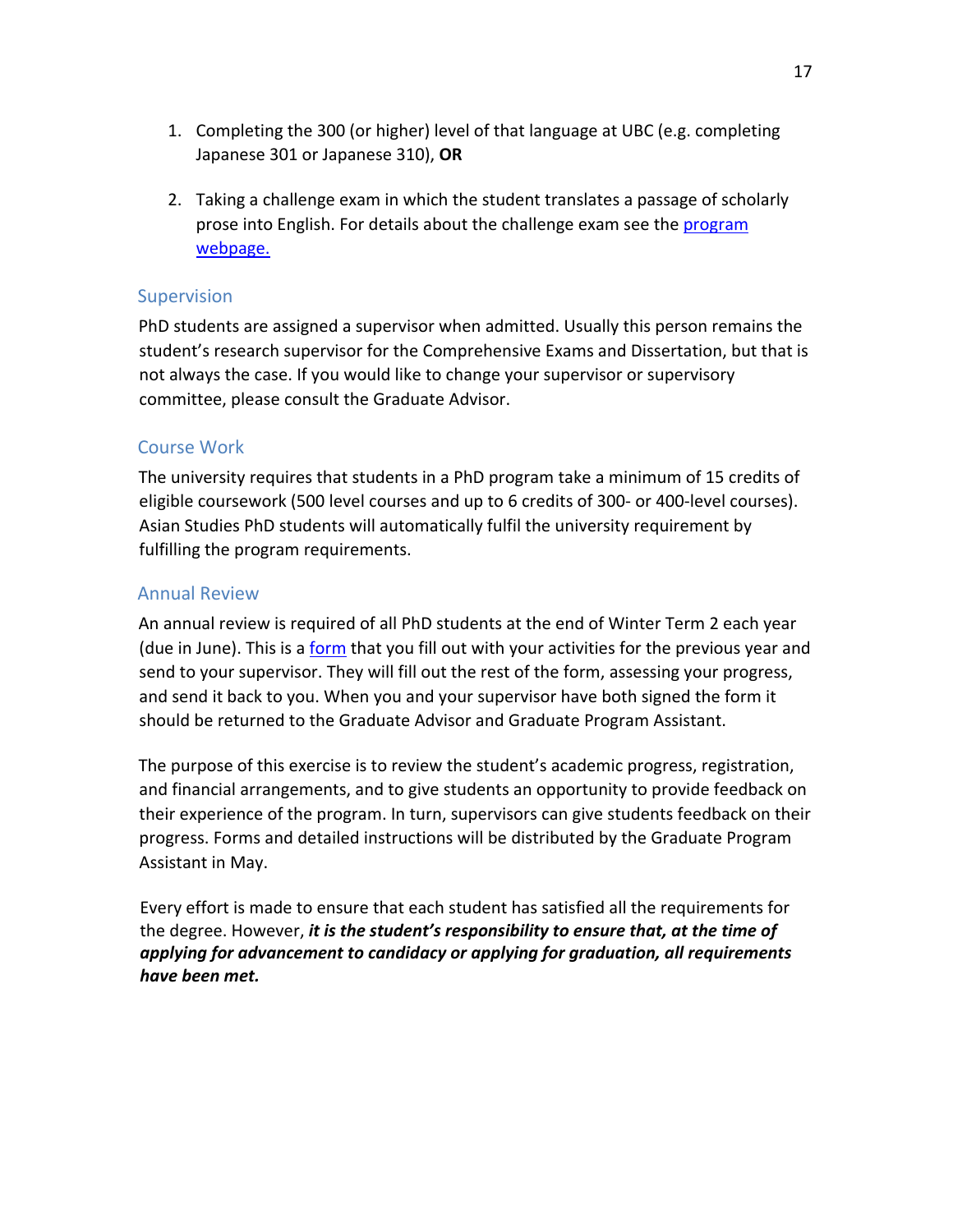## Scholarly Integrity

It is important that all new graduate students read UBC's policy on academic integrity [\(](http://universitycounsel.ubc.ca/files/2015/08/policy85.pdf)[Policy 85, "Scholarly Integrity](https://edst-educ.sites.olt.ubc.ca/files/2013/05/EDST-Policy-85-Info-and-Scholarly-Integrity.pdf)["\) a](http://universitycounsel.ubc.ca/files/2015/08/policy85.pdf)nd discuss with the Graduate Advisor any questions they might have.

Of particular note to graduate students is the standard that prohibits handing in the same material for more than one course. Specifically, one form of academic misconduct consists of "submitting the same, or substantially the same, essay, presentation, or assignment more than once (whether the earlier submission was at this or another institution) unless prior approval has been obtained from the instructor(s) to whom the assignment is to be submitted" (see [https://www.grad.ubc.ca/faculty-staff/policies](https://www.grad.ubc.ca/faculty-staff/policies-procedures/academic-misconduct)[procedures/academic-misconduct\).](https://www.grad.ubc.ca/faculty-staff/policies-procedures/academic-misconduct) It is not uncommon for PhD students to re-use previous work, including seminar papers and comprehensive examination essays in their dissertation. This is acceptable only with the permission of both the supervisor and the instructor of the previous class (or examiner, in the case of comprehensive exams).

More information about the Academic Misconduct policy and procedures can be found here:<https://www.grad.ubc.ca/faculty-staff/policies-procedures/academic-misconduct>

## Sample Chronology of the PhD Program

#### **Upon Arrival**

- Establish language requirements with supervisor, indicating the level required in each target language.
- Choose courses, bearing in mind requirements listed above.
- Complete checklist form to communicate these decisions to the Graduate Program Assistant and Graduate Advisor.

#### **Year One**

- Complete **six total courses** (graduate and up to 6 credits at 300/400 level), of which five must be "content" courses (this number includes the required ASIA 591 and ASIA 592).
- Work on language requirements, if needed.

#### **Year Two**

• Complete **six total courses** (graduate and up to 6 credits at 300/400 level), of which five must be "content" courses. Note that this requirement only applies to students who began the program in 2016–17 or later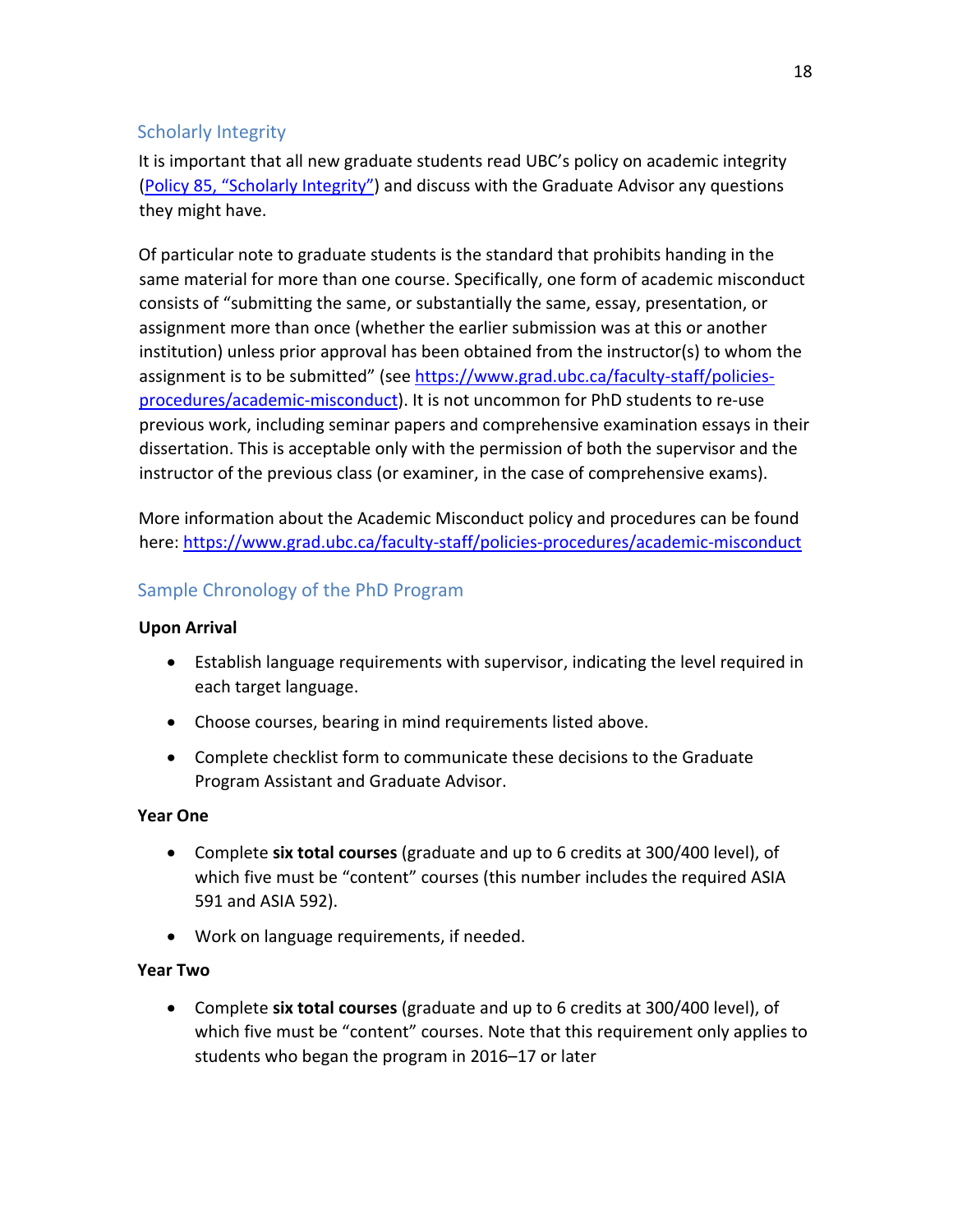- Complete coursework requirements and distribution requirements, including pan-Asia theory, region-specific methodology, and methodology outside the department
- Complete language requirements (by completing an approved 300-level language course at UBC or by taking the challenge exam)
- Constitute comprehensive exam committee of three members and submit the [Research Supervisory Committee](https://asia.ubc.ca/graduate/forms/) form and the list of examination fields
- Compile at least one comprehensive exam reading list
- Submit Permission to [Proceed to Comprehensive Exams](https://asia.ubc.ca/graduate/forms/) form
- In summer, if time allows, start reading for first comprehensive exam field

#### **Year Three**

- Read for the comprehensive examination and complete written examination, meanwhile compiling remaining reading list(s), spending 3–3.5 months on each field, including up to six weeks to prepare and revise the written examination (see details below)
- After the third comprehensive examination, submit all three written exams to the committee members and schedule the oral comprehensive examination within about a month
- Complete oral comprehensive examination

#### **End of Year Three / Beginning of Year Four**

- Constitute dissertation committee (if different from previous supervisory committee)
- Present and defend dissertation prospectus, advancing to candidacy[\\*](#page-18-0)
- Begin writing dissertation

#### **Years Four and Five**

l

• Continue writing dissertation.

<span id="page-18-0"></span><sup>\*</sup> According to G+PS guidelines, students are *expected* to complete their comprehensive exams and advance to candidacy within 24 months from the date of their initial registration, but students are *allowed* 36 months to complete the exams and advance to candidacy. The program usually requests an extension of this period during the student's third year, if necessary. A student who is not admitted to candidacy within 36 months of the initial registration, and who has not filed for an extension, must withdraw from the program. The Dean of Graduate Studies is not obliged to grant extensions.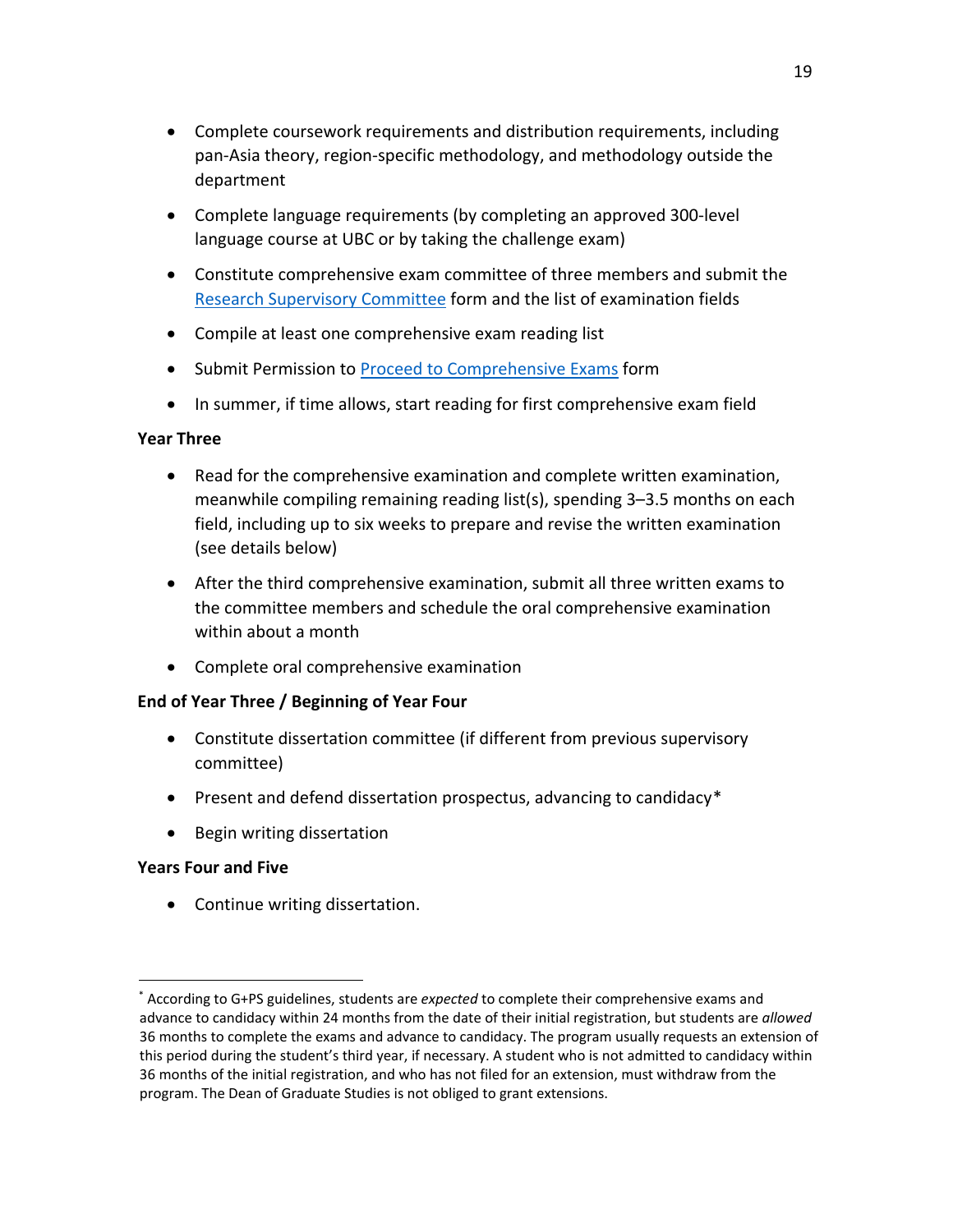#### **Year Five**

- Finish writing dissertation, receive approval of supervisor and committee.
- Well in advance of the expected oral defence date, the supervisor should contact the Graduate Advisor to prepare a list of potential external examiners (non-UBC faculty who will read and write a report on the dissertation). The candidate is not directly involved in this selection and does not know the identity of the external examiner before the oral defence.
- Submit dissertation to external examiner, at least 2 months before the intended date of planned oral defence.
- Oral PhD defence. Bear in mind that the final draft of the dissertation, approved by all committee members, must be filed with the Faculty of Graduate and
	- o Postdoctoral Studies (G+PS) **2 months before the date of the oral defence**. Check the G+PS [webpage](https://www.grad.ubc.ca/current-students/final-doctoral-exam/tools-planning-doctoral-exam) [fo](https://www.grad.ubc.ca/current-students/final-doctoral-exam/tools-planning-doctoral-exam)r details of the defence scheduling timeline. Be sure to check the Doctoral Examinations Planning Tool and Checklist For Candidates and Supervisors [https://www.grad.ubc.ca/current-students/final-doctoral-exam/tools](https://www.grad.ubc.ca/current-students/final-doctoral-exam/tools-planning-doctoral-exam)[planning-doctoral-exam](https://www.grad.ubc.ca/current-students/final-doctoral-exam/tools-planning-doctoral-exam)
- If the dissertation passes the oral defence, the committee may recommend no revisions, minor revisions to be completed within 30 days, or more substantial changes.

PhD students are allowed a **maximum of six years** to complete the program; many PhD students in Asian Studies require six years to complete their degrees.

If your program requires you to spend time in Asia or elsewhere for language work and/or dissertation research, make sure you consult with the Graduate Advisor and Graduate Program Assistant **before** contacting G+PS about your plans.

# **PROGRESS TOWARD CANDIDACY AND THESIS**

PhD students achieve candidacy when they have

- a. Completed all required course work,
- b. Fulfilled the language requirement,
- c. Constituted their supervisory committee
- d. Passed the Comprehensive Examinations, and
- e. Successfully defended the dissertation prospectus.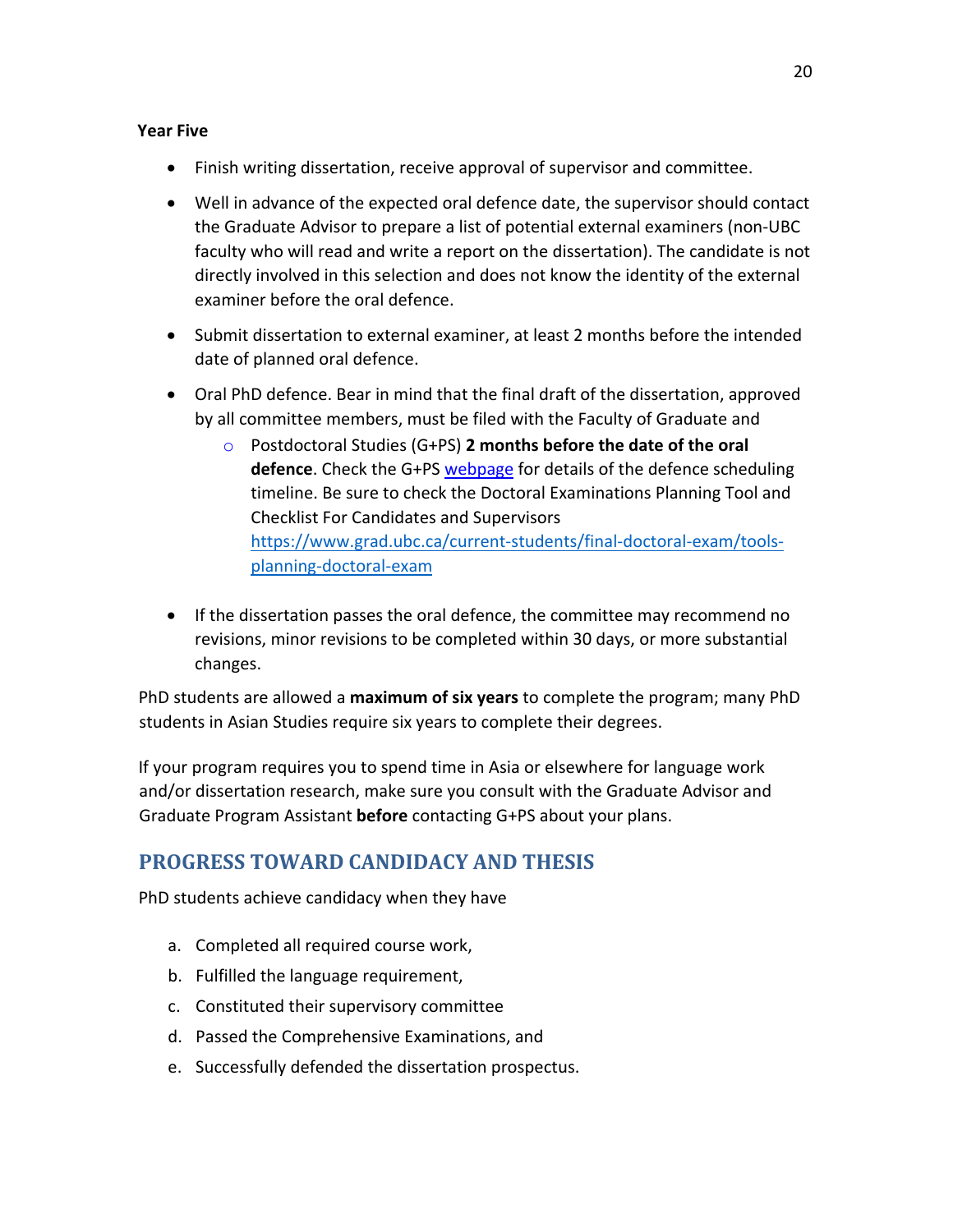Having entered candidacy, they can begin work on the dissertation, the culmination of the PhD program. Each of these steps is outlined below.

## Supervisory Committee

The supervisory committee may include research faculty members from Asian Studies, from other UBC departments, and from UBC Okanagan. Faculty from other universities may also serve on UBC supervisory committees, subject to criteria set by G+PS. The same applies to non-research UBC faculty (including professors of teaching and lecturers).

Should you wish to have a non-UBC faculty member on your committee, please have your supervisor prepare a justification and CV of the person nominated and forward these to the Graduate Advisor and Graduate Program Assistant, for eventual forwarding to G+PS. Information on qualifications and procedures for nominating a non-UBC faculty member can be found at:

<http://www.grad.ubc.ca/current-students/supervision-advising> [an](http://www.grad.ubc.ca/current-students/supervision-advising)d [https://www.grad.ubc.ca/faculty-staff/policies-procedures/non-members-faculty](https://www.grad.ubc.ca/faculty-staff/policies-procedures/non-members-faculty-graduate-studies-supervisory-committee-members)[graduate-studies-supervisory-committee-members](https://www.grad.ubc.ca/faculty-staff/policies-procedures/non-members-faculty-graduate-studies-supervisory-committee-members)

## Comprehensive Exams

The comprehensive examination process is an opportunity to develop and demonstrate expertise in your field of study. Students read secondary and primary works in three fields relevant to their chosen area of scholarship and demonstrate through written and oral examinations that they have mastered this material sufficiently to proceed to independent research on their dissertation project.

The whole process—made up of the preparation of reading lists, writing essays/exams/syllabus, and oral defence—is intended to prepare the student for the development of the Prospectus and the writing of the Dissertation, as well as to demonstrate adequate background knowledge and organizational skills to teach university-level classes in each of the exam fields in the future.

By the beginning of their second year in the program, students should have established a committee (supervisor and two members, each overseeing one exam field) with whom to work toward the Comprehensive Exams. The supervisor should be an expert in the student's primary field/discipline, and the committee members should be experts in the fields/disciplines of the student's secondary and tertiary exam fields. Committee members can be UBC research faculty members in Asian Studies or other departments; in exceptional cases professors of teaching, or faculty at other universities, may also serve on UBC doctoral committees.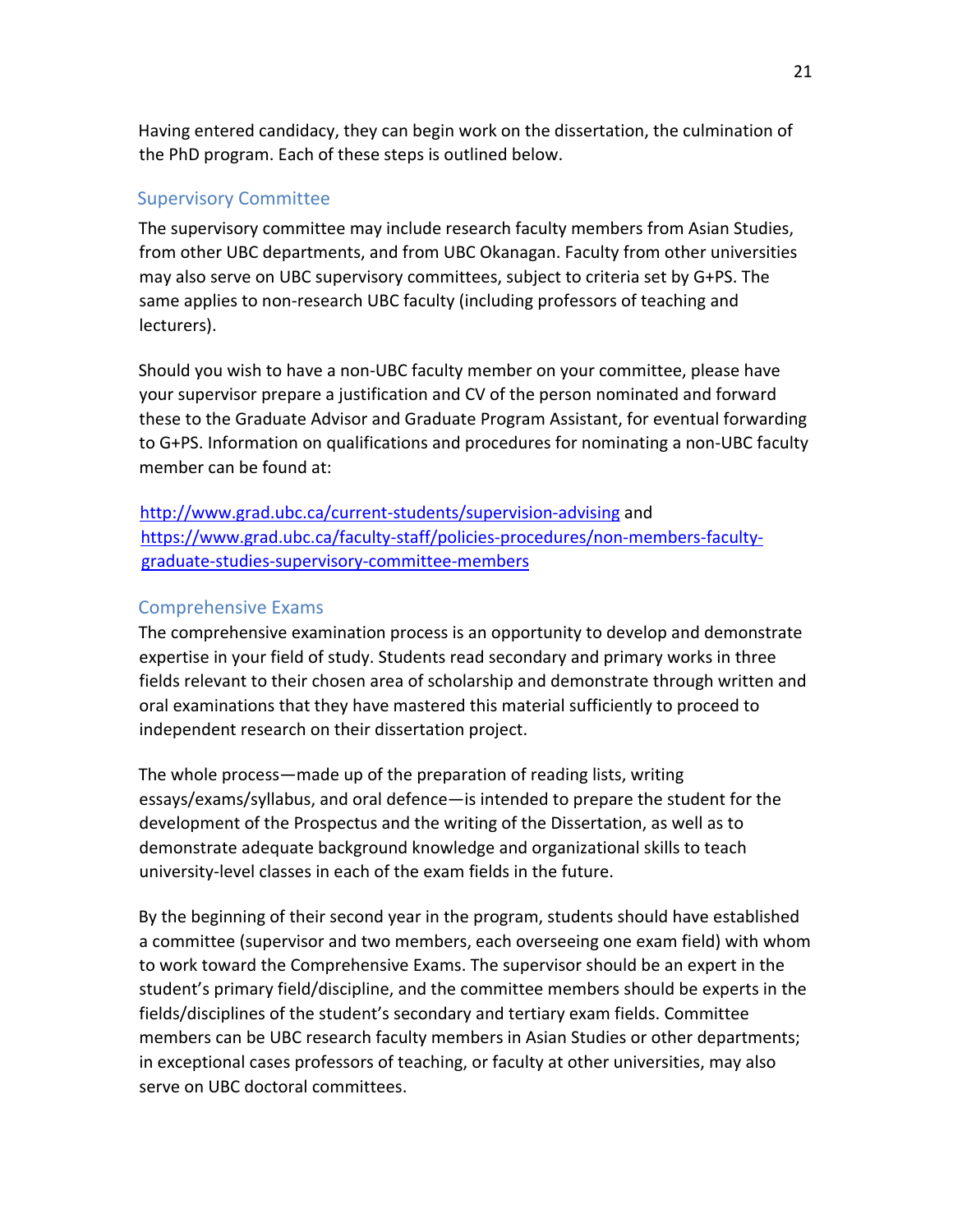The student may change supervisor or committee members with permission from the Graduate Advisor.

**Exam Topics**: In consultation with the supervisory committee (and the Graduate Advisor, if desired), three fields—that is, three areas of reading—are decided. These will form the basis of the Comprehensive Exams. The student then formulates a reading list for each of the exam fields in consultation with the committee member who will examine them on that field. (See below for details on the parameters of the lists.) The intent of the reading list is to allow the student to situate themself as a scholar in a chosen field and to provide evidence of depth and breadth of knowledge in that field. A field may be geographically and chronologically focused, or it may be more methodologically oriented.

The three fields may be related in various ways to the student's academic focus and research project. A typical arrangement is:

- a) Major or General Field, the branch of study in which the candidate's research is expected to lie, e.g., Chinese poetry; this field is most often examined by the student's supervisor
- b) Minor Field I, often a sub-category of the Major Field from which the thesis topic is expected to emerge, e.g., *shi* poetry of the Song period
- c) Minor Field II, which falls outside the Major Field but is relevant to the candidate's research interests or represents an important methodology, e.g., history of the Song Period or comparative poetics

The field examinations do not need to be taken in the above order.

In consultation with the supervisor and the supervisory committee member (and Graduate Advisor, if desired), the student chooses between two exam formats, essay (for two fields or all three) and course syllabus (one field maximum, normally only in one of the two minor fields).

## **Essay Format**

Upon completing the readings for the exam field, the student writes an original paper on a topic arising from the readings. The field supervisor should agree with the candidate in advance on a specific question or topic, which may be an up-to-date bibliographic survey of the key positions and issues in the designated field, or may be more focused on a specific thematic or methodological question in that field. The resulting essay may play a role in the student's future dissertation, for example as a literature review. The essay will typically focus on the material from the reading list, though it may reference other sources as appropriate (it should not, however, entail extensive original research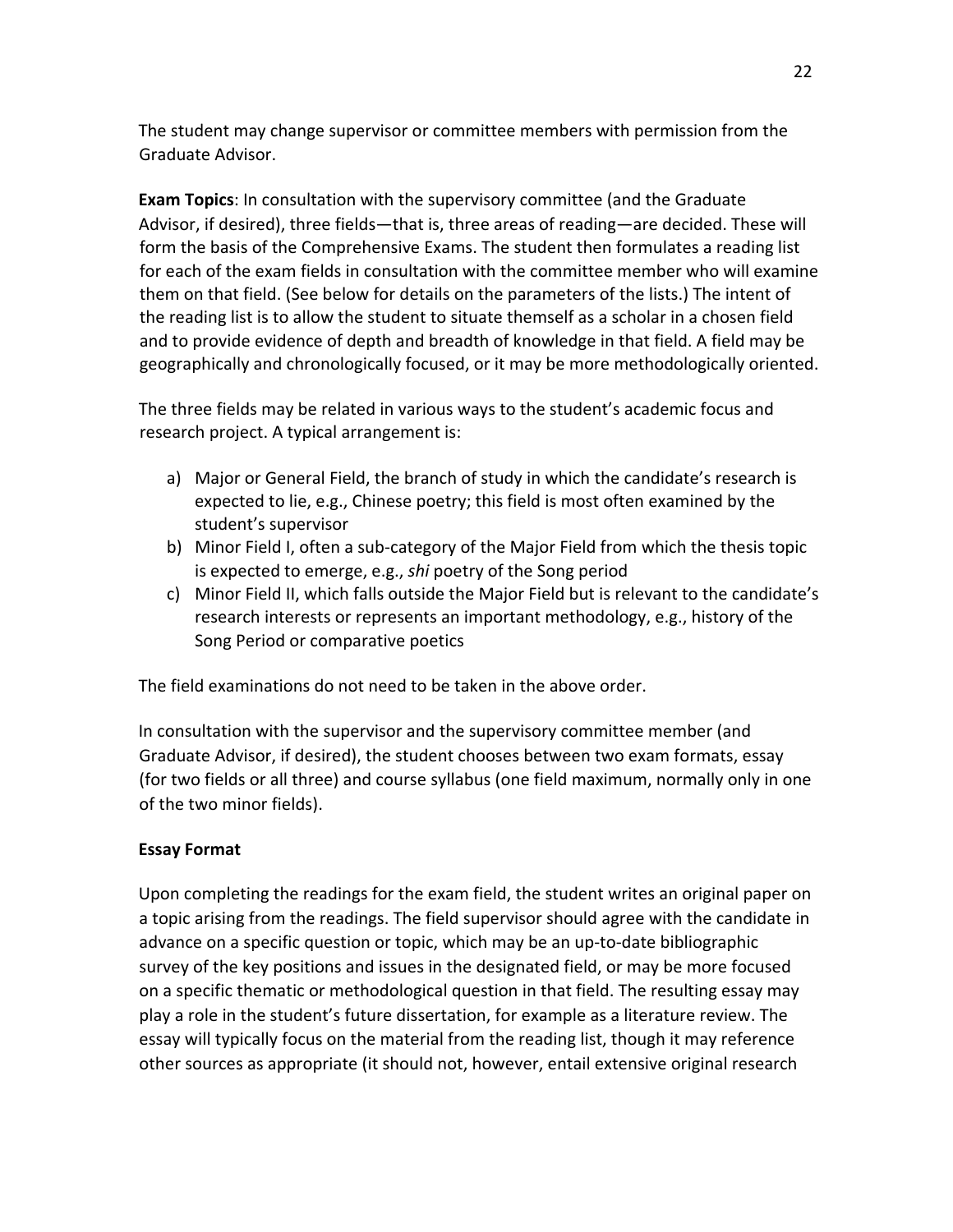beyond the material on the list). The essay should be 6,000 to 12,000 words in length, including notes and bibliography.

## **Course Syllabus Format**

In this format the student creates a course syllabus directed to teaching a hypothetical course at a senior undergraduate or graduate level. This will be approximately 25 pages long, double-spaced, and will include a brief rationale for the course (500–750 words); course learning objectives and goals; introduction to the course (purpose and intended audience); comments on pedagogical activities and approach; detailed description of assignments and evaluation; outline of all the classes with the themes and assigned readings (including full bibliographic details). A short summary of each reading for each class session is to be provided together with a rationale for its use. Only one of a student's three field exams can be in the syllabus format.

## **Comprehensive Exam Process**

The following steps must be completed, **in order**, to complete the comprehensive exam process and advance to candidacy.

- 1. Complete all coursework and language requirements (typically at the end of the second year)
- 2. Before beginning work on any of the reading lists
	- a. Submit the following two forms:
		- [Research Supervisory Committee form,](https://asia.ubc.ca/graduate/forms/) indicating who will be on the student's committee (the three field examiners)
		- [Comprehensive Examination Fields list,](https://asia.ubc.ca/graduate/forms/) describing the three fields and their rationale
	- b. Submit at least one of the three reading lists to the Graduate Advisor (see below under Reading Lists for instructions on formatting and submitting lists); submitting more than one list at this stage, in final or draft form, is strongly encouraged
	- c. Once the above are approved, submit a Permission to Proceed to Comprehensive Exam form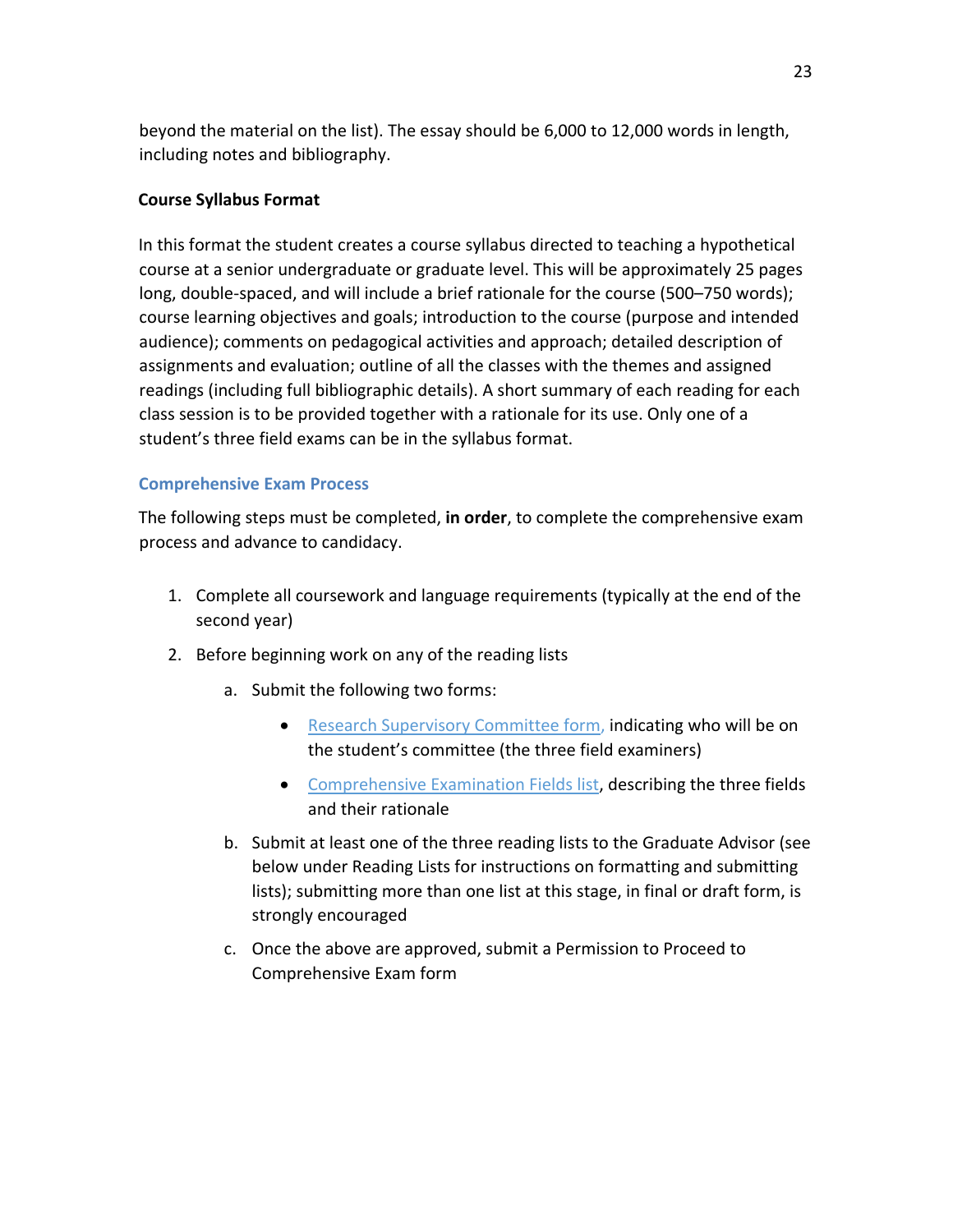- 3. For each field
	- a. Compile reading list and submit to the field examiner and the Graduate Advisor for approval before beginning to read (this may be done while reading or preparing the examination in another field)
	- b. Start reading (see below, under "Reading Lists," on working with committee members while reading)
	- c. Pass written examination on that field before beginning to read for the next field
- 4. After all three written field exams are completed, share written exams with all committee members and take the comprehensive oral examination
- 5. Within six weeks of taking the comprehensive oral exam
	- a. Complete, collect signatures for, and submit Recommendation for Advancement to Candidacy form to Grad Program Assistant
	- b. Submit dissertation prospectus to the supervisory committee and schedule oral prospectus defence
	- c. Defend dissertation prospectus in an oral defence
	- d. Submit Approval of Dissertation Prospectus form to Grad Program Assistant

## **Reading Lists**

Each list should be developed in consultation with the examiner for that field. All lists must be approved by the Graduate Advisor for approval **before** any reading of items on the list is begun. The Graduate Advisor may require revisions to the list even after the exam committee member for that field has approved it, in order to assure fairness and consistency across the program.

Each reading list typically consists of between 30 and 50 items. There are two types of items:

- 1) Complete books and dissertations
- 2) Shorter items: a journal article, book chapter, or other reading of comparable length, including excerpts (up to 2–3 chapters) from a monograph

Each list must contain no more than 12 items of type 1 (complete books) and no more than 50 total items. If the list includes other formats such as films, consult the Graduate Advisor on how to count such material. Typically, a film of roughly two hours would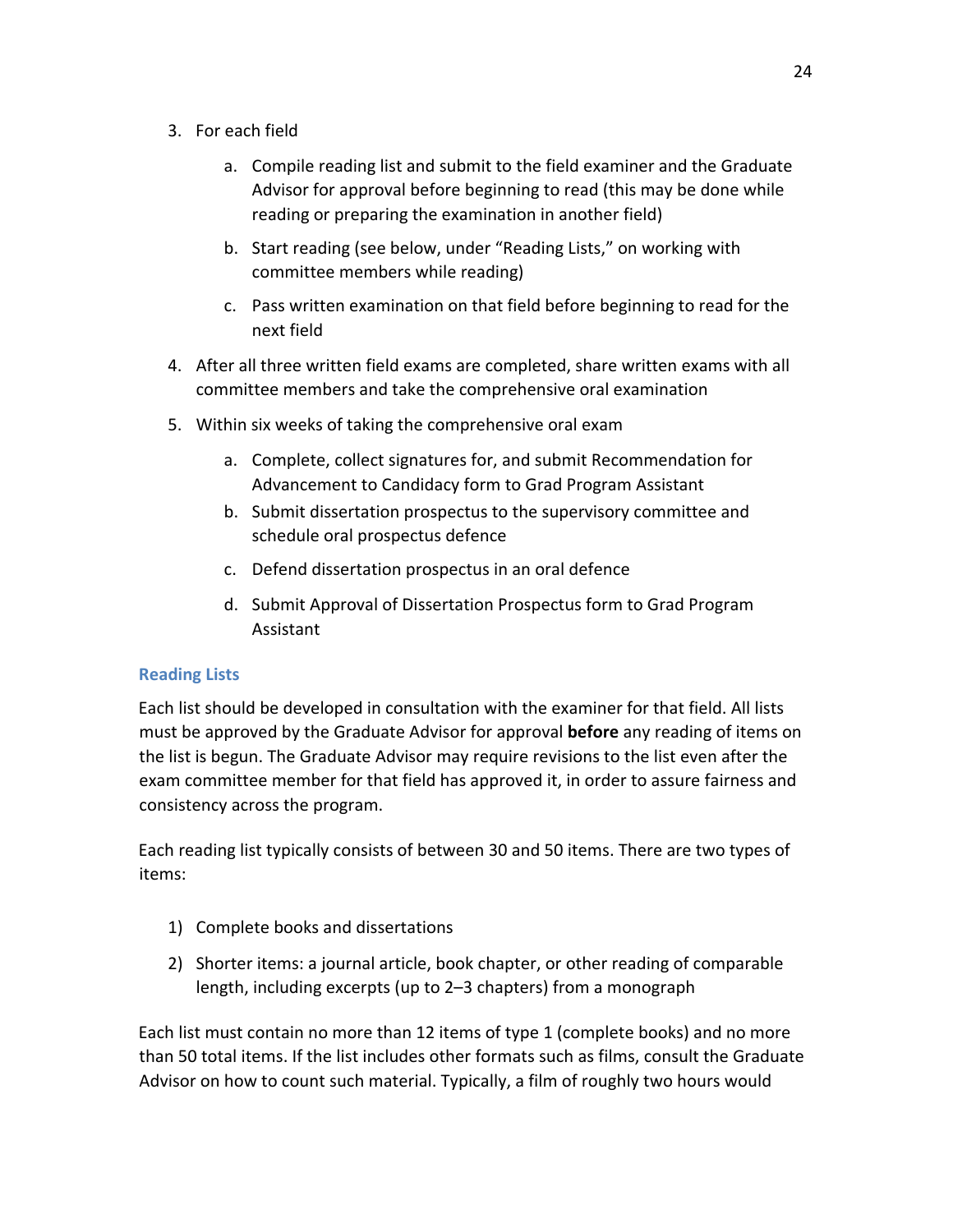count as the equivalent of an article. The same item should not appear on more than one of a student's reading lists.

It is expected that in the student's primary field (and possibly in relevant secondary fields) the reading list will include items in the Asian language(s) appropriate to the student's topic.

Once the list is completed, the examiner sends an email communicating approval of the list to the Graduate Advisor and the Graduate Program Assistant. The document containing the list should include the total number of items, broken down into counts of complete books (including dissertations), book chapters, and journal articles.

Many field examiners choose to meet regularly with the student as they read through the items on the finalized and approved reading list for that field. This should be treated as a directed reading course (typically ASIA 580), for which the student is officially registered. In this way both the student and examiner can receive credit for the work done in preparing for the field.

Field examiners should advise the Graduate Program Assistant when the student has completed the readings and is planning to begin writing the essay or syllabus.

After finishing the readings for a field, students have up to six weeks to complete the essay or syllabus, including the time needed to receive feedback from the examiner on outlines and drafts. The student and the examiner should agree beforehand on what kind of feedback to expect and on a timetable for completion.

**The comprehensive exams should be started and finished within 12 months**. Typically the student spends 3–3.5 months on each exam field, doing the readings and then writing the essay or syllabus. Up to six weeks of this time may be spent on writing and revising each written examination. After the last written examination is completed there will be up to one month for the committee members to read the essays/syllabus and for the student to prepare for the oral defence.

#### **Evaluation of Written Examinations**

As each comprehensive exam field is completed, the committee member in charge of that field—having read the student's essay or syllabus—should send a message to the Graduate Advisor and Graduate Program Assistant indicating their approval of the written examination. Approval indicates the examiner expects that the written work could be defended at the first-class level in the oral examination.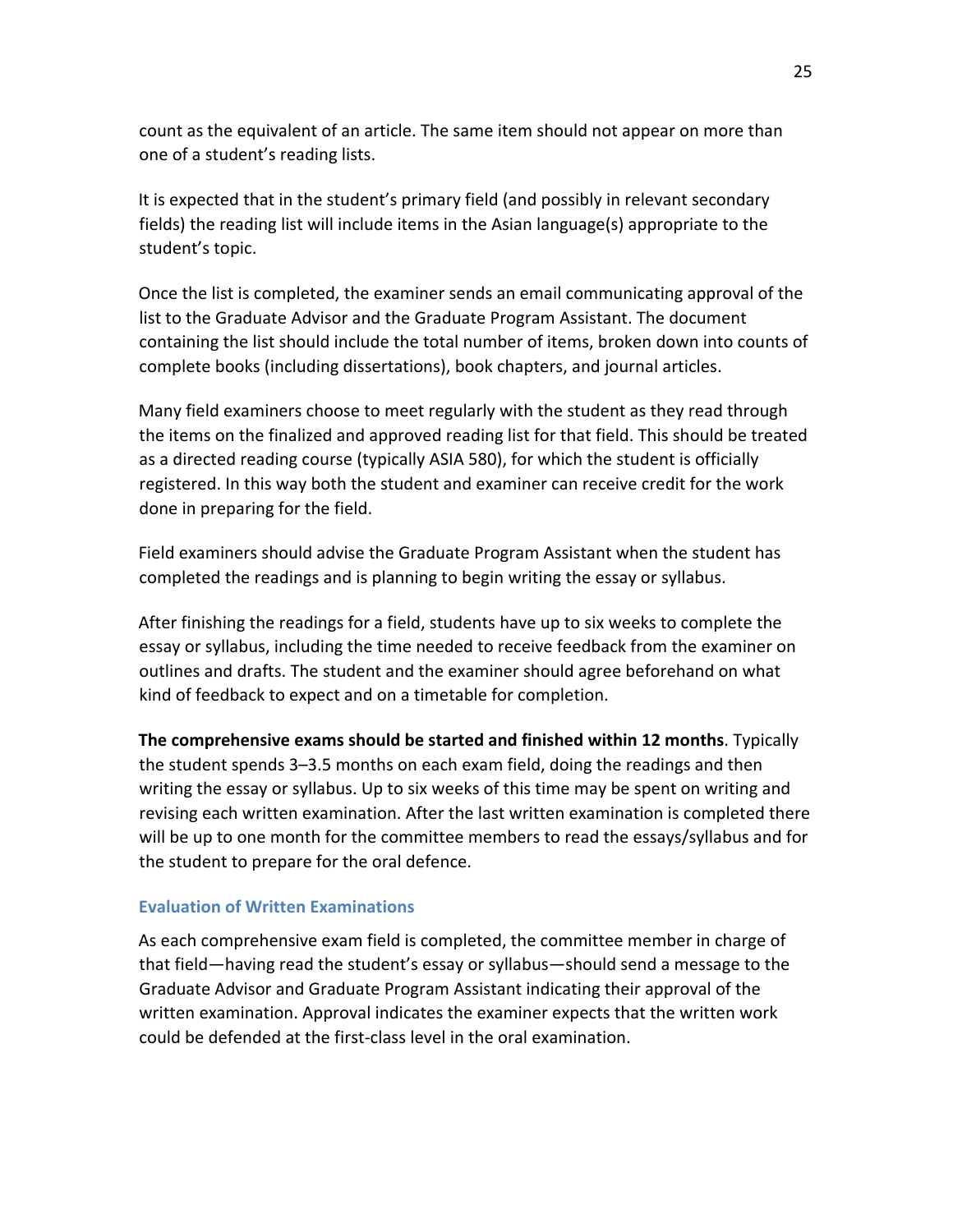No grade is assigned for the comprehensive examinations, however, the student will receive a course mark for any directed reading course in which they registered in conjunction with an exam field.

If the field examiner judges the paper of insufficient quality to defend orally at the firstclass level, a meeting is scheduled with the student, the supervisor (if they are not the examiner for this field), and the Graduate Advisor. At this meeting the examiner presents the deficiencies in the examination and proposes a set of questions to be addressed in a written supplement. This supplement may be up to 3,000 words in length and must be completed within two to three weeks (the deadline should be set at the meeting). The number and scope of the questions should be set in accordance with these parameters. The supplement, once completed, becomes part of the written examination. If the examiner assesses the updated examination as ready for oral examination, the student moves on to the next field or to the oral examination. If the examiner assesses the written examination as unable to achieve first-class standing, the student will be required to withdraw from the program.

#### **Comprehensive Oral Examination**

Within four weeks of successful completion of the last written examination, candidates will take an oral examination, to be based mainly on the candidate's three written field examinations. All of the questions posed on the written exams are open to oral questioning. Other questions relevant to the field reading lists also may be expected.

Once the third written examination is approved, the oral examination is scheduled. The Graduate Advisor appoints a Chair (a faculty member who is not part of the committee) for the oral exam. All members of the comprehensive exam committee must be present in person or via teleconferencing. Before the examination, the student provides the written examinations to all committee members and to the Chair.

The exam takes approximately two to three hours. The student does not give a presentation; instead the examiners start right in with questions. The student is asked to demonstrate breadth and depth of knowledge of the subject areas and the material they have read. In the first round, each examiner takes about 15 to 20 minutes to pose questions or make whatever comments they have on the written exam that they supervised . The round starts with the field most distant from the Major Field and ends with the Major Field exam. After the first round of questions, the examiners are free to ask questions based on their own or the other fields. The exam may lead to a more general discussion about the fields and how they interrelate, or about the student's proposed dissertation research.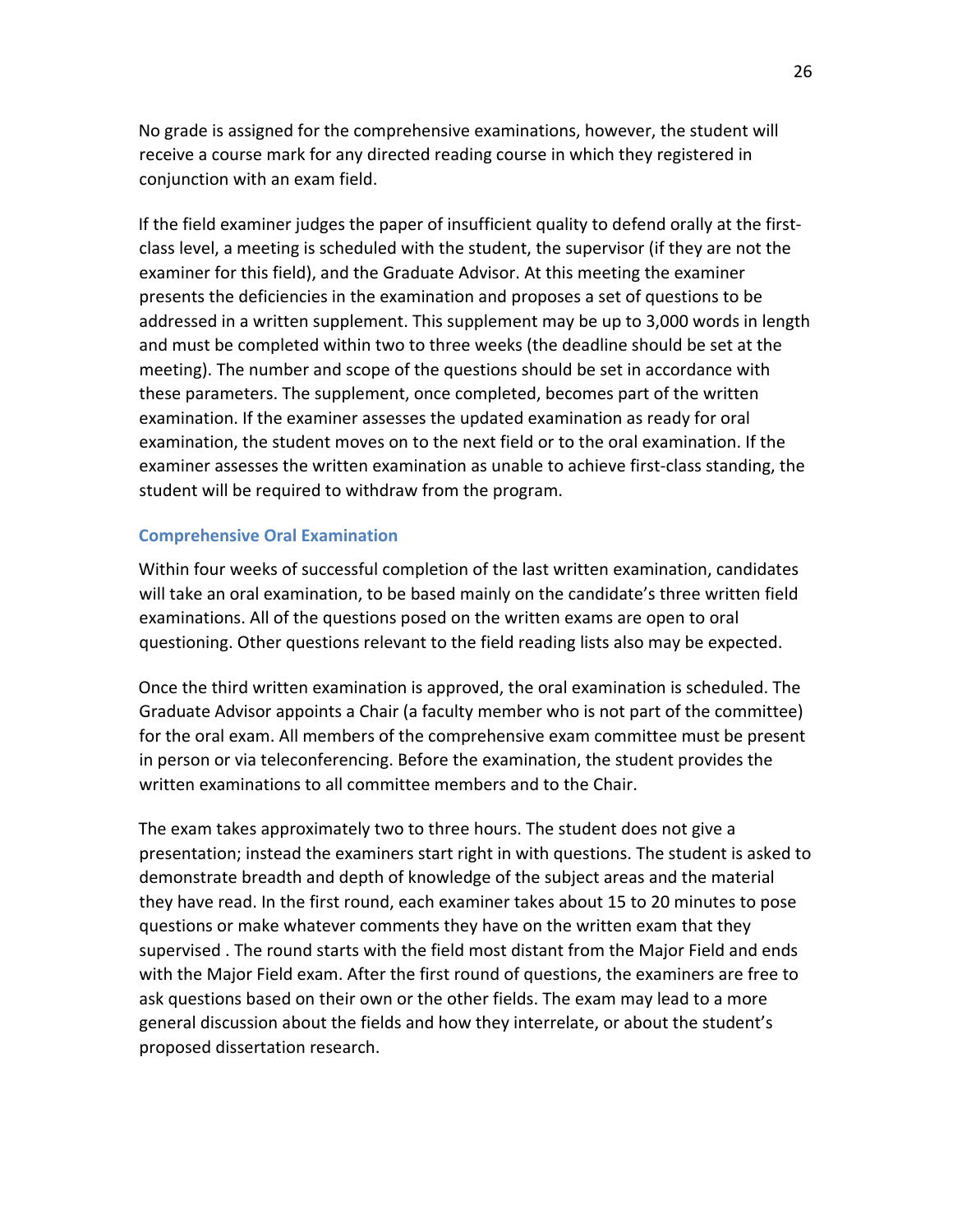After the committee has finished its questioning, the student is asked to leave the room. The chair asks each of the examiners in turn to certify that student has passed the three fields, meaning that, taken together, the student's performance in the written and oral examinations has achieved first-class standing (80%).

If the committee agrees that student has passed with first-class standing, the student is informed that they will advance to PhD candidacy once they have presented and defended the dissertation prospectus (normally within six weeks).

The written and oral examinations in each field receive one grade: pass/fail. If any of the comprehensive exam fields is judged to be below first-class (79% or below), the student will be asked to redo the oral examination in that field.

After the completion of the oral examination the Chair notifies the Graduate Advisor and the Graduate Secretary of the outcome.

If a student is required to retake the oral examination in one or more fields, a new session must be scheduled within one month, with the same chair (if available) and all committee members. The re-examination should devote about one hour to each field being re-examined. In advance of the re-examination, the committee members, in consultation with the Graduate Advisor, should provide the student with instructions on preparing for the new exam. This could include a summary of issues in their first examination, a list of specific questions to address, and/or the opportunity to open with a short presentation.

A student will be allowed to retake the oral examination only once, and will be required to withdraw from the PhD program upon a second failure in one or more fields.

#### **The Dissertation Prospectus**

The prospectus is a brief written plan outlining the purpose and content of the proposed dissertation and the process of researching and writing it. It builds on the groundwork laid by the Comprehensive Exams. It develops an argument proposing the direction in which the student expects the research proceed.

The Dissertation Prospectus is prepared in consultation with the supervisory committee, and must be **defended in a separate oral defence within 6 weeks of the comprehensive oral examination**.

Note that in some cases the membership of the student's supervisory committee may change between the comprehensive examination and the prospectus (see below under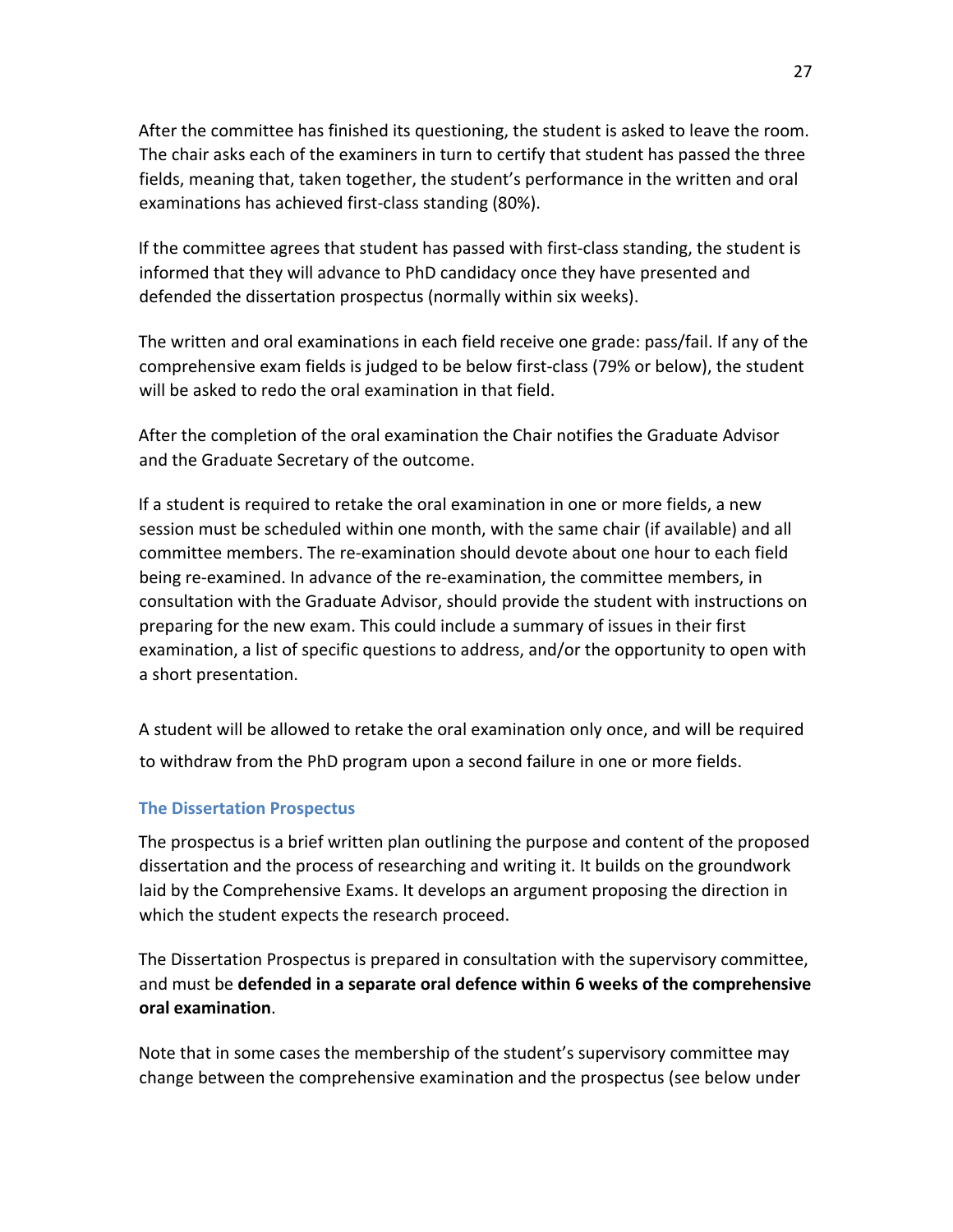Dissertation Supervisory Committee). Such changes should be made as soon as possible after the comprehensive oral examination.

The prospectus should be written in such a way that it makes good sense to academics outside the area of specialization. It should, accordingly, include relevant explanation and detail at every stage; it is closer to a grant application or book proposal than a research essay. The Prospectus should be up to 4,000 words in length (not including bibliography), double-spaced, and should contain three components:

- 1. **Description and justification** This section should articulate as clearly as possible the "why" as well as the "what" of the dissertation. The Prospectus should situate the dissertation in its field, showing how it develops or departs from previous research and what the writer hopes it will contribute. The Prospectus should also outline the theoretical framework of the dissertation.
- 2. **Plan** The Prospectus is not necessarily a detailed blueprint, and it allows for changes of direction. You are not expected to have all your conclusions in place at this stage or to have thoroughly analyzed all your sources. However, the Prospectus should make clear the overall organization of the dissertation as envisaged at that point. It should indicate the principal sources you intend to use and offer a proposed organization of sections or chapters. It may address sources and how they will be accessed, foreseeable challenges, etc. It should include a timeline for research and writing.

**Research Ethics** If the dissertation research will involve human subjects (for example, ethnographic research or any kind of systematic interviews or surveys), it will likely require approval from UBC's Behavioural Research Ethics Board (BREB). Preparing an application can be a long process (at least a few months), and none of the research it covers can begin before the application is approved. If a review will be required for any part of your dissertation research, be sure that your plan includes consideration of the time and work it will require, including regular reports to BREB during the research project and protocols around privacy and data retention. Note also that the Principal Investigator of record for all dissertation research is the student's supervisor, and that both the student and the supervisor are required to complete an [online research ethics](https://ethics.research.ubc.ca/education-training/online-tutorials-training)  [course](https://ethics.research.ubc.ca/education-training/online-tutorials-training) before an application can be submitted. For more about the process, consult your supervisor, the Graduate Advisor, and/or the UBC [BREB](https://ethics.research.ubc.ca/behavioural-research-ethics) (you are encouraged to contact BREB staff well before submitting your application).

3. **Bibliography** As a research tool, this bibliography is crucial in that it locates the place of the dissertation in its field. The bibliography should be a carefully developed component of the Prospectus, shaped by whatever categories are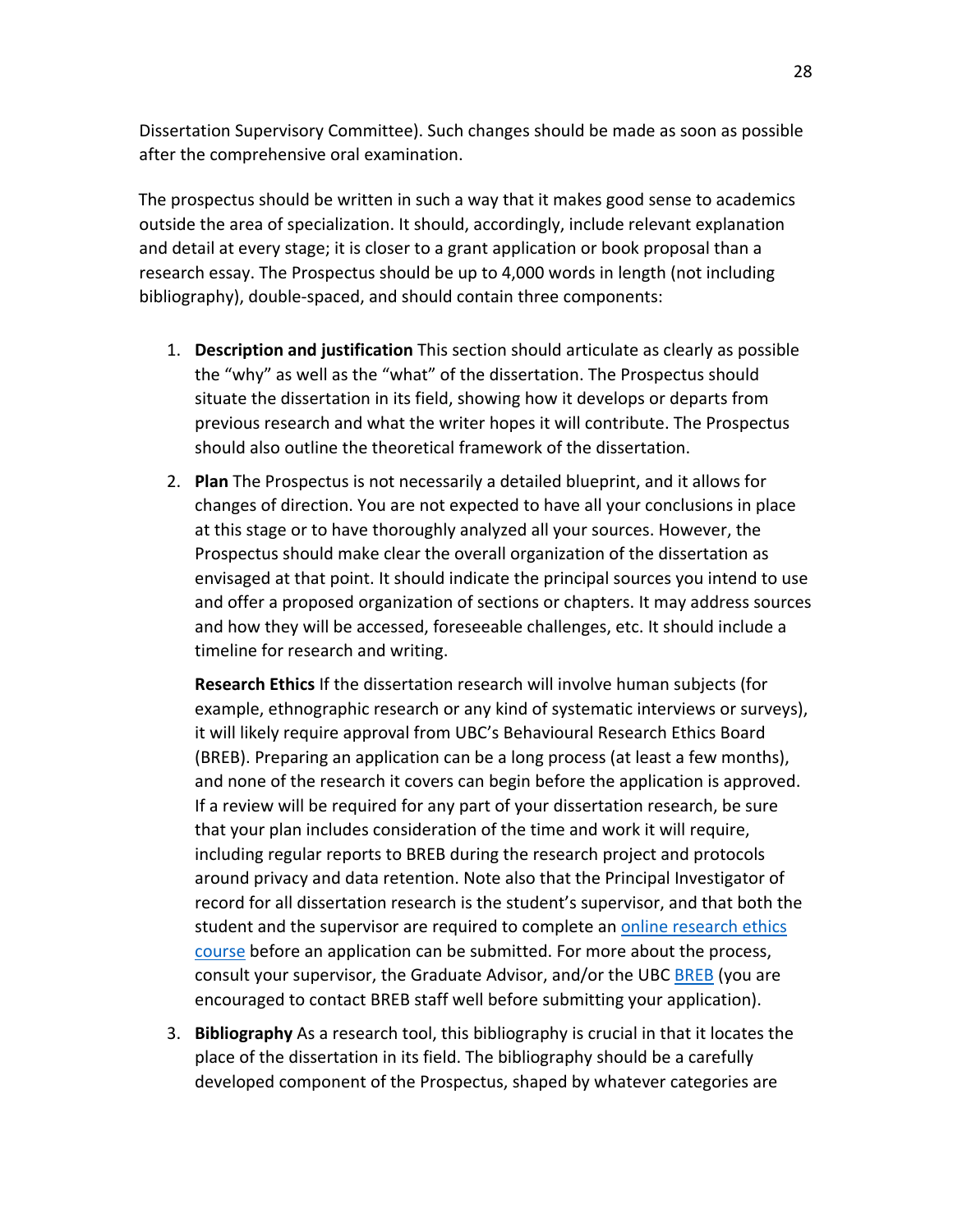most suitable for the topic (for example, primary and archival sources may be listed separately from secondary sources, or films separately from books). The bibliography will naturally include materials in the student's research languages (including at least one Asian language) as well as English and other languages.

#### **Dissertation Supervisory Committee**

The student develops a prospectus and completes the dissertation under the supervision of the supervisor and with advice from the dissertation committee members.

After the conclusion of the Comprehensive Examinations, this committee may continue as the student's dissertation supervisory committee, or the membership may change: some members of the examination committee may not remain on the supervisory committee and other faculty may join and participate in the prospectus defence.

The supervisory committee may include a faculty member from another UBC department and/or institution (see Supervisory Committee above for details).

As the candidate is working on the dissertation, the committee should meet regularly, at least once or twice a year.

## **The Prospectus Defence**

There is normally no chair for the Prospectus defence. The Prospectus defence allows the supervisory committee to communicate with each other and with the student about specific expectations regarding the timing and strategy of dissertation research and writing, and any emendations to the research plan or bibliography. A prospectus defence typically begins with a short (15–20 minute) presentation by the student introducing the dissertation project, followed by questions from the members of the committee.

No grade is assigned to the prospectus. Approval of the prospectus will be determined according to such criteria as the originality and value of the project, quality of research, and care of preparation. Should the supervisory committee decide at this stage that the program of research has not yet been adequately described and rationalized, it will invite the student, in consultation with the supervisory committee, to revise the relevant portions of the prospectus for a second delivery within six weeks. If, on this second occasion, the committee remains dissatisfied, the student will be required to withdraw from the program.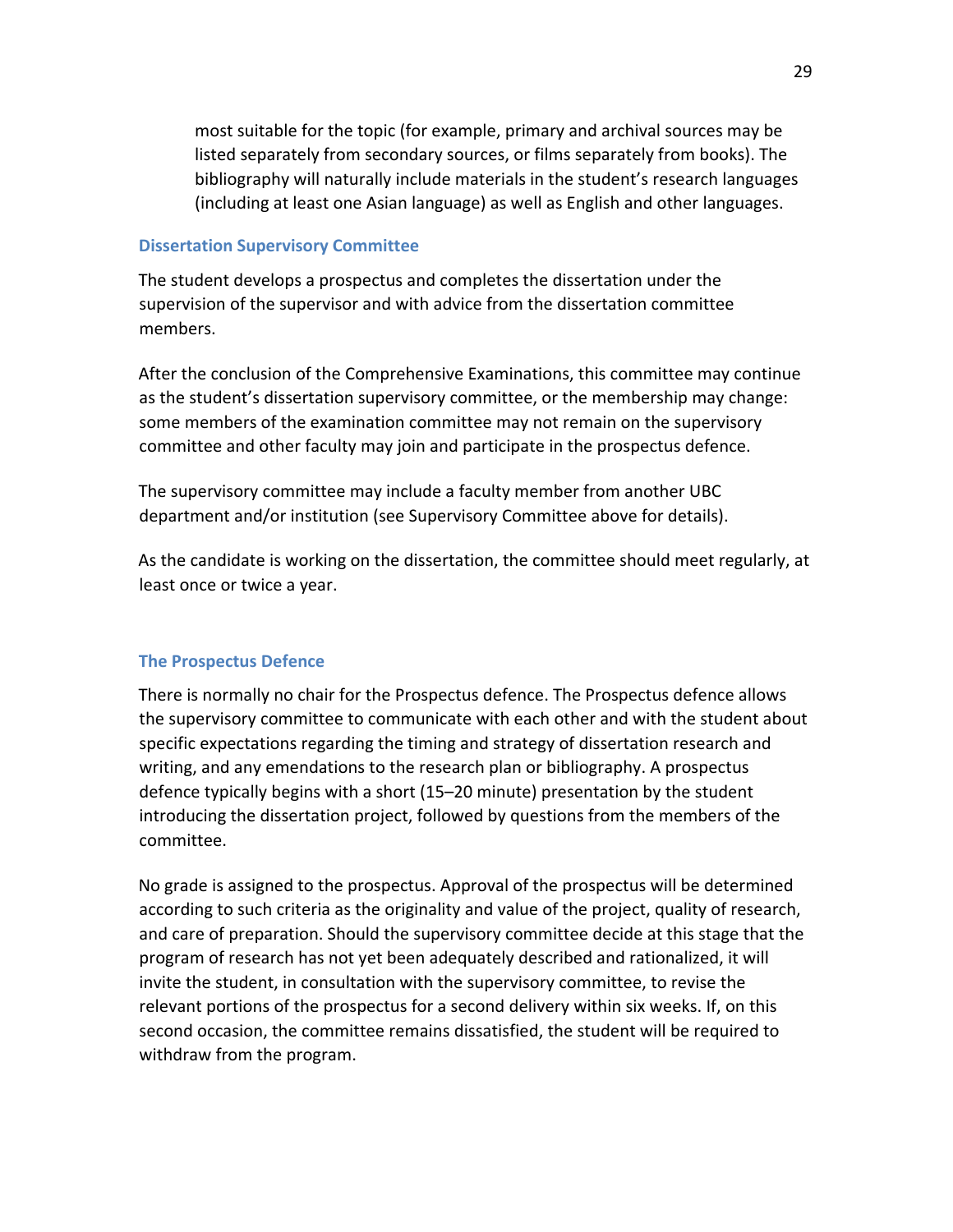Candidacy is achieved once the Prospectus has been approved and the completed paperwork has been submitted to the Graduate Program Assistant.

#### **PhD Dissertation**

The dissertation marks the culmination of the PhD program. It is an original and independent research project that makes a contribution to knowledge in a special area selected by the student. Handling of data and authorship will be discussed with the supervisor in accordance with UBC policies 85 [\(Scholarly Integrit](https://edst-educ.sites.olt.ubc.ca/files/2013/05/EDST-Policy-85-Info-and-Scholarly-Integrity.pdf)[y\) a](http://universitycounsel.ubc.ca/policies/policy85.pdf)nd 88 (Inventions [and Discoveries](https://universitycounsel-2015.sites.olt.ubc.ca/files/2019/08/Inventions-Policy_LR11.pdf)[\).](http://universitycounsel.ubc.ca/files/2015/03/policy88.pdf) See [https://universitycounsel-](https://universitycounsel-2015.sites.olt.ubc.ca/files/2019/08/Inventions-Policy_LR11.pdf)[2015.sites.olt.ubc.ca/files/2019/08/Inventions-Policy\\_LR11.pdf](https://universitycounsel-2015.sites.olt.ubc.ca/files/2019/08/Inventions-Policy_LR11.pdf)

Meetings with the candidate and the committee should take place regularly, at least once a year, during the period when the candidate is researching and writing the dissertation. These can happen at any point in the year but are most useful at major milestones such as the completion of a dissertation chapter. The candidate should initiate the meeting by emailing the supervisor and other committee members to organize a one-hour, in-person or virtual session with all the members of committee and if needed arrange a meeting space with Department staff. The purpose of these meetings is to get feedback on the research and writing completed to that point and to check in about and adjust plans for the future.

In addition to the members of the committee, the completed dissertation is read by at least three other examiners: one external examiner (an expert in the field from outside UBC who typically sends written comments) and two university examiners, UBC faculty members who were not involved in the dissertation-writing process and who attend and ask questions at the oral defence. In both cases the examiners must have an arm'slength relationship with the candidate and they are chosen by the supervisor, not the candidate.

It is important to plan the months before completion carefully. A request to nominate an external examiner is submitted by the supervisor at least eight weeks before the dissertation is to be submitted to the examiner. It is the supervisor's responsibility to nominate the external examiner in a timely fashion; the student is not involved in the process and is not permitted to know the identity of the examiner until the oral defence.

The dissertation is sent to the external examiner at least six weeks (preferably seven weeks) before the oral defence. This version is the one that will be discussed at the defence and no further revisions to the dissertation are allowed until after the defence. Typically, after the defence the candidate is allowed 30 days to make minor revisions, but if more substantive changes are called for a longer time may be required. See the